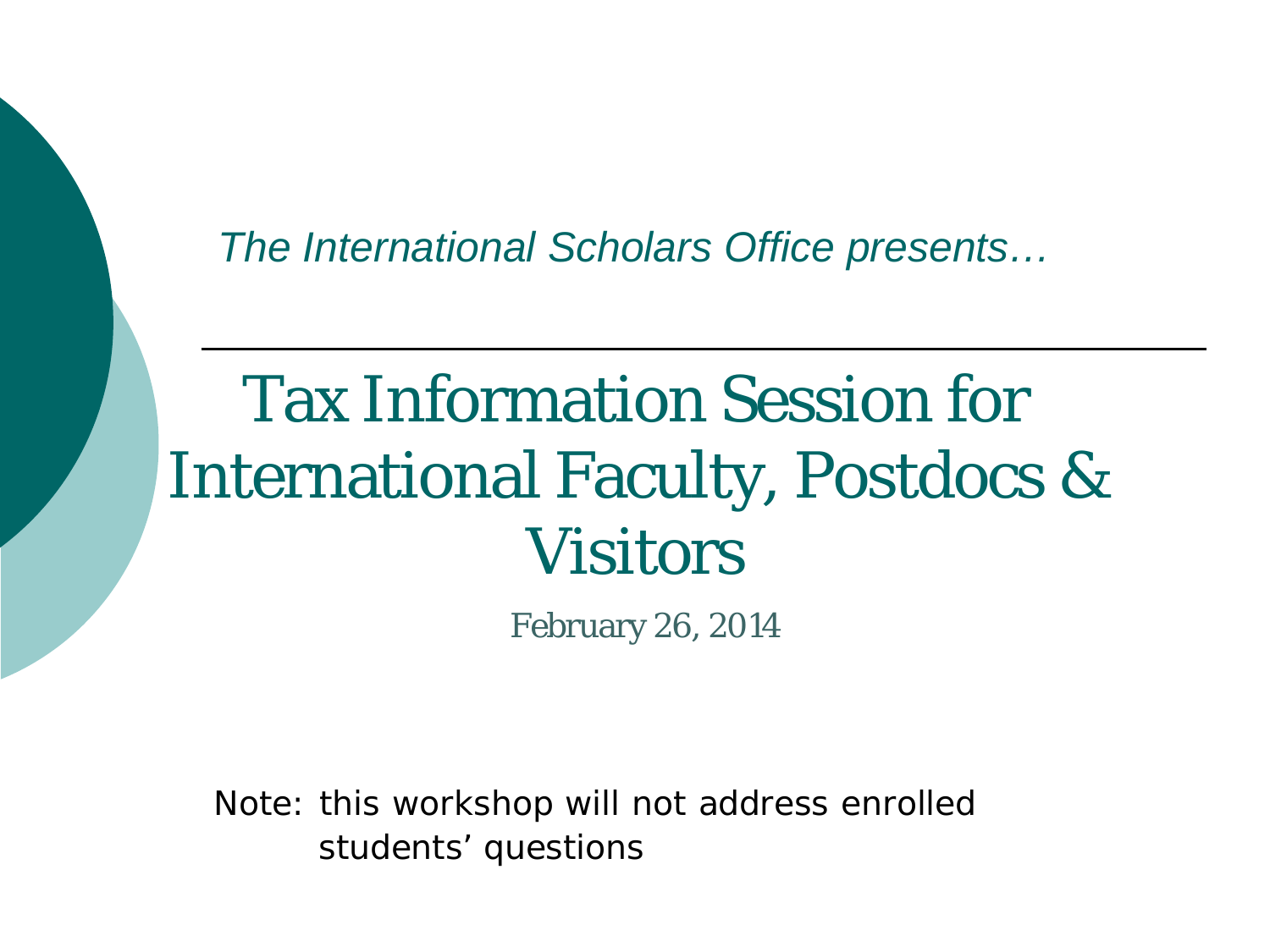# **For International Students**

 Glacier Tax Preparation software (for non-residents for tax purposes) is accessible through the International Students Office web site:

#### <http://web.mit.edu/iso/>

 If you are a student, please use this web portal to access the software specifically designed for students.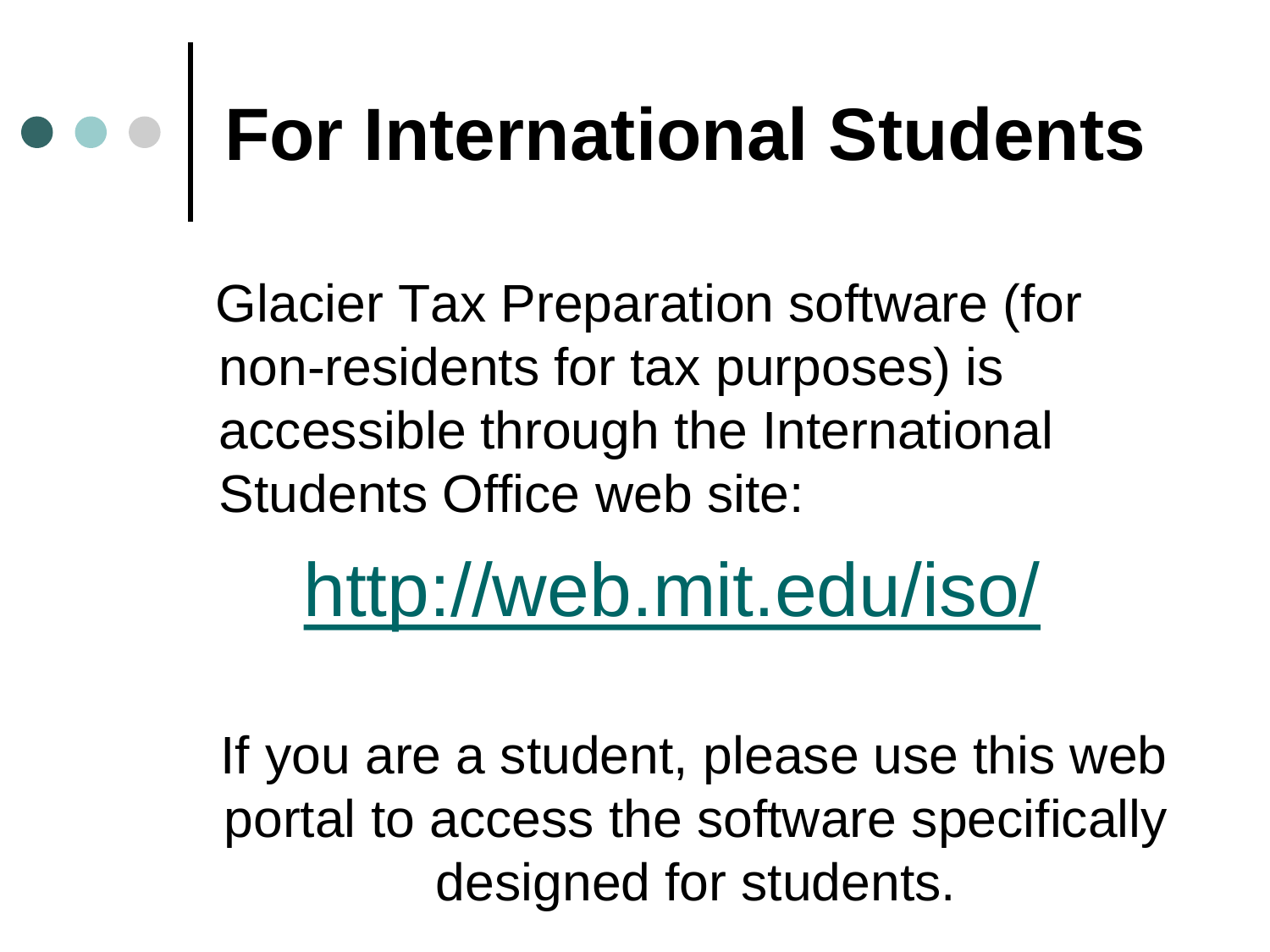

<https://web.mit.edu/scholars/mitonly/windstarlinks.html>

Tax-related web site containing detailed information about Federal taxes, State taxes, residency for tax purposes, tax treaties, frequently asked questions, and much more.

#### **EXCELLENT RESOURCE!!**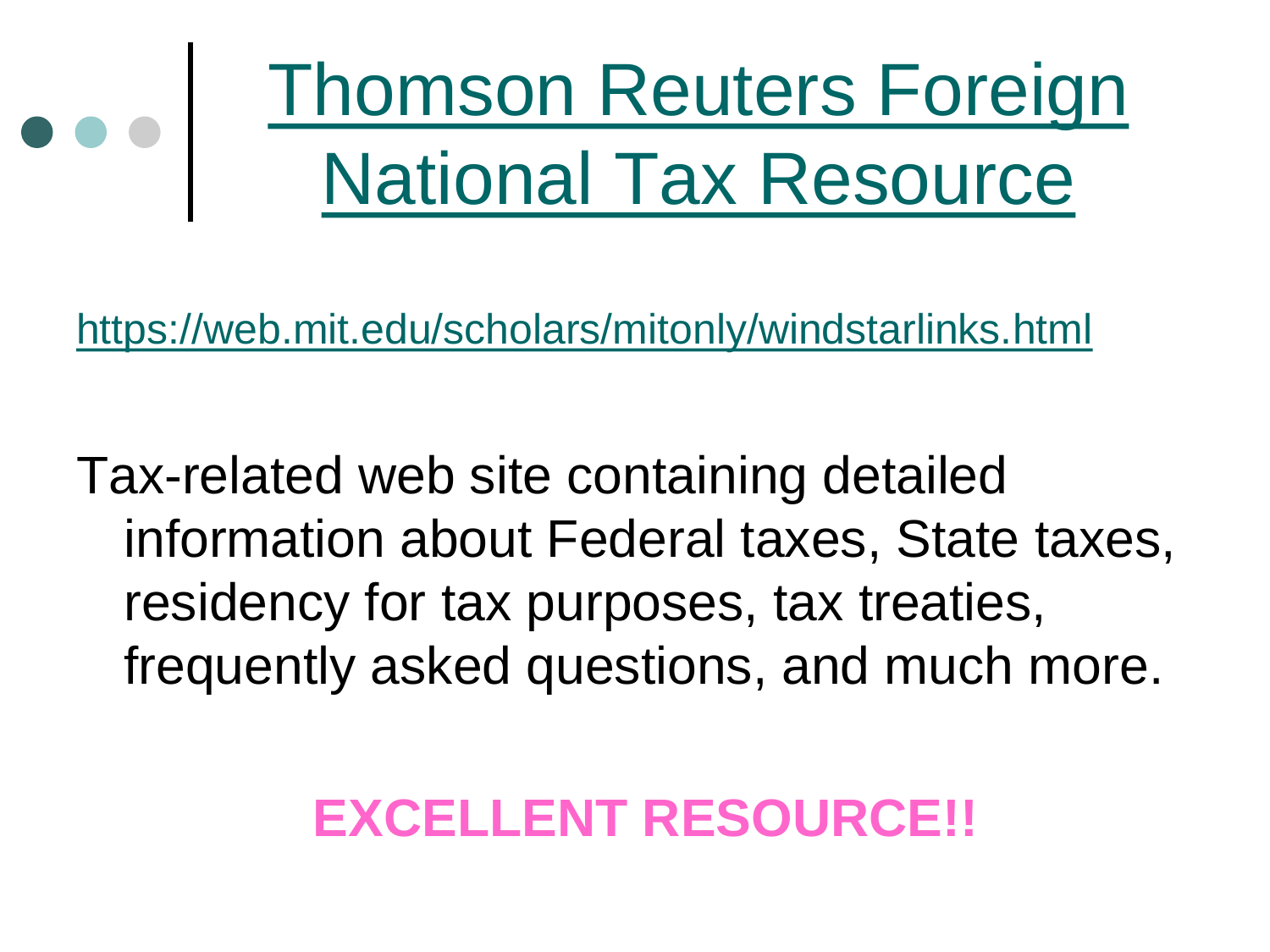# Who are "Scholars?"

- Postdoctoral Associates and Fellows
- Lecturers
- Visiting Scientists, Scholars, and Engineers
- Visiting Professors
- Others who have graduated and are now working at MIT
	- J-1, H-1, F-1 on Practical Training,
	- TN, O-1, B-1, etc.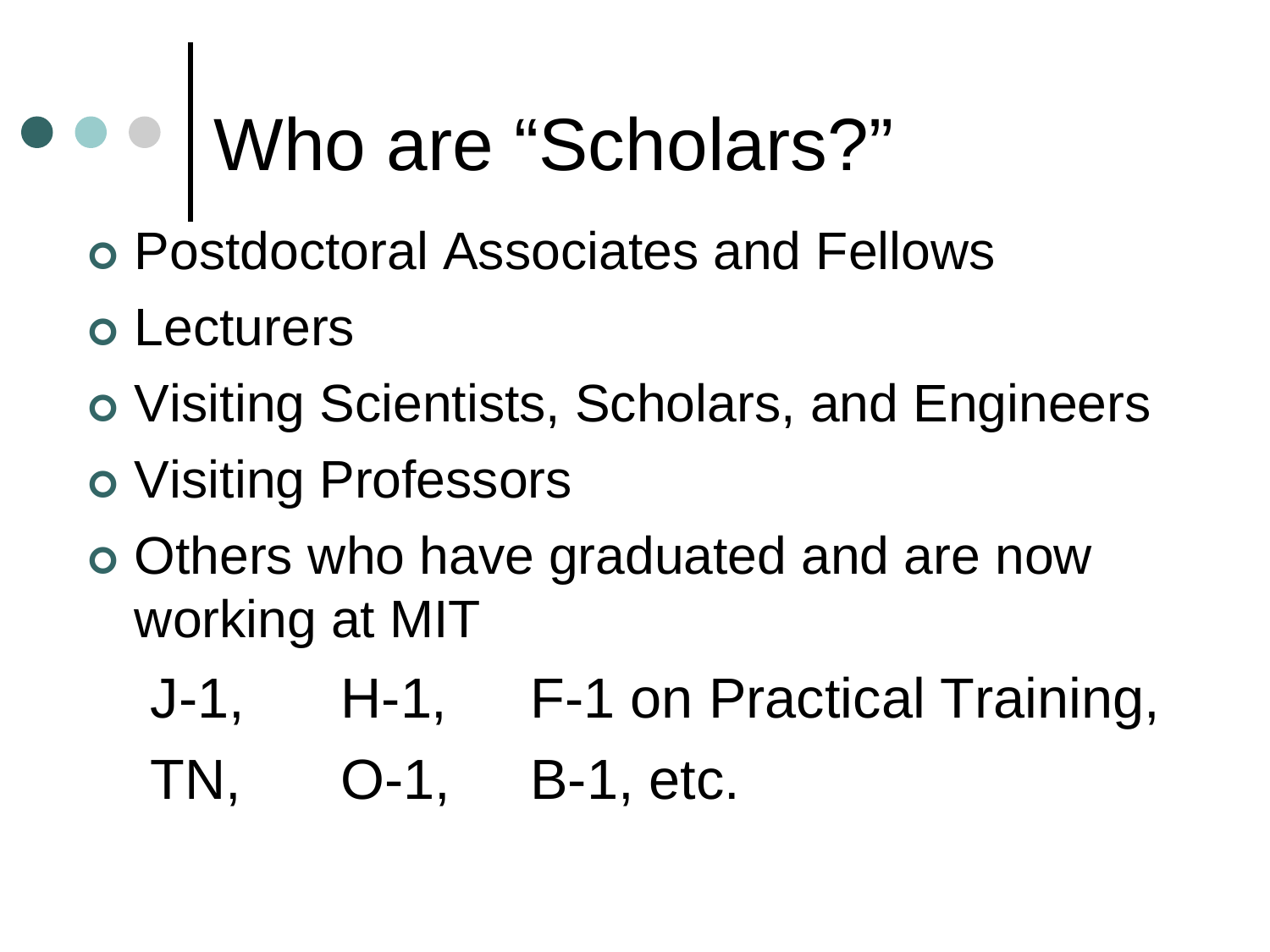

#### ISchO [Tax Website](http://web.mit.edu/scholars/intlscholars/taxes/index.html)

#### <http://web.mit.edu/scholars/intlscholars/taxes/index.html>

#### "Filing a tax return" = Complete and submit the tax form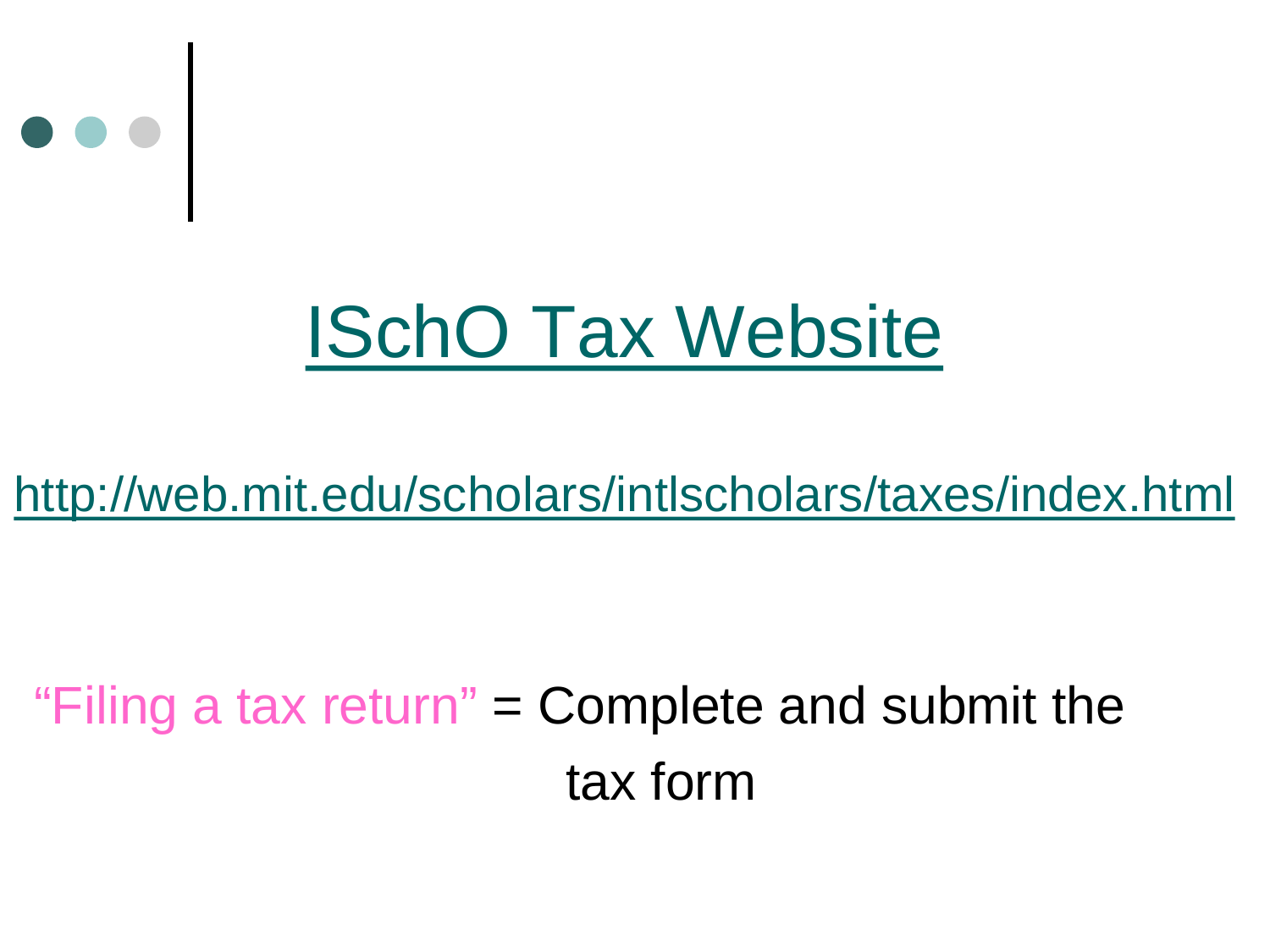### Do I still have to file a tax return??

- o I received no funding from a U.S. source in 2013.
- o I have already left MIT and I'm back in my home country now.
- o I don't have to pay any tax in the U.S. because there is a tax treaty between the U.S. and my home country.
- Yes
- Yes

Yes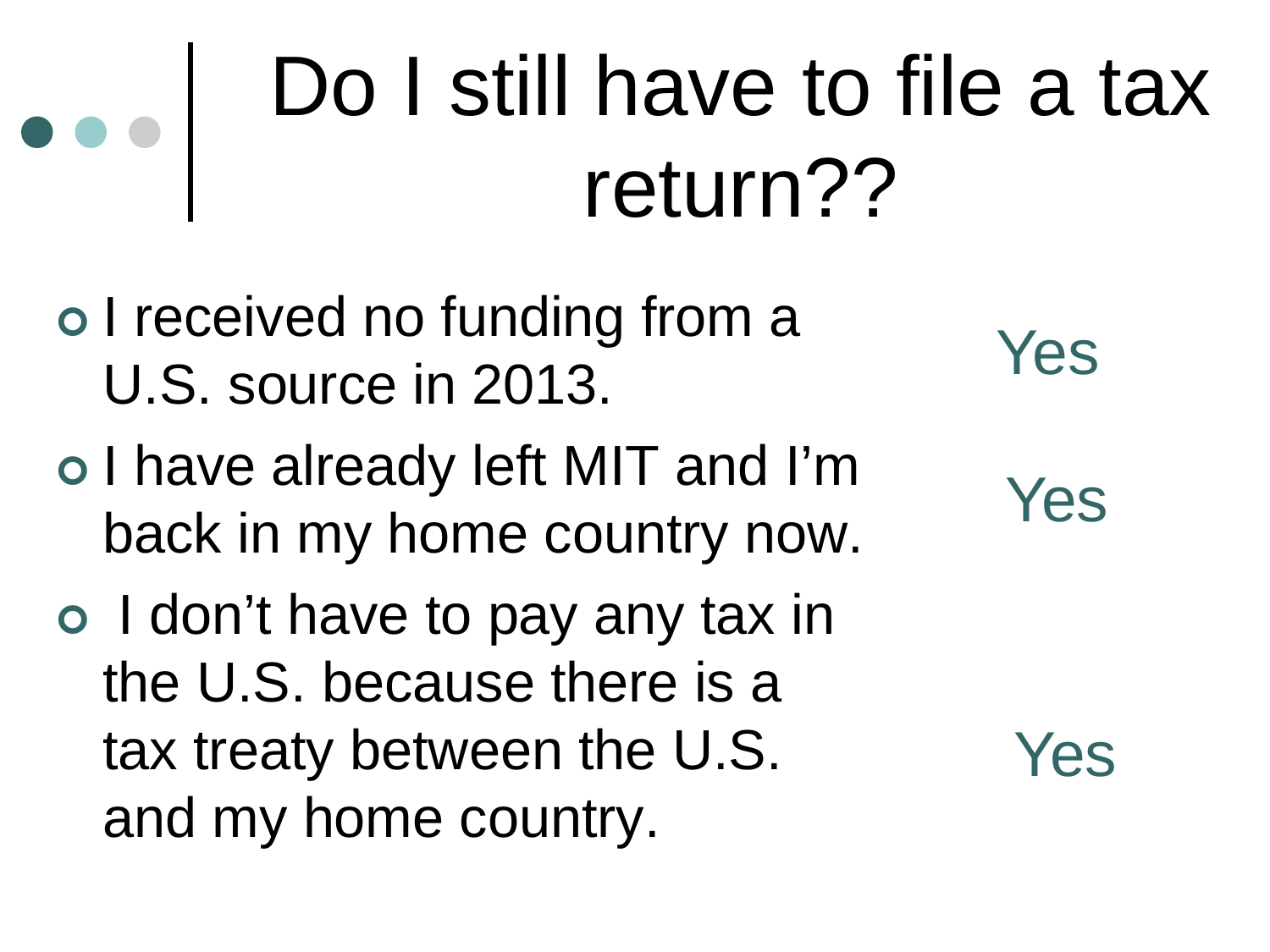#### What year are we filing tax forms for now?

#### **January 1, 2013 - December 31, 2013**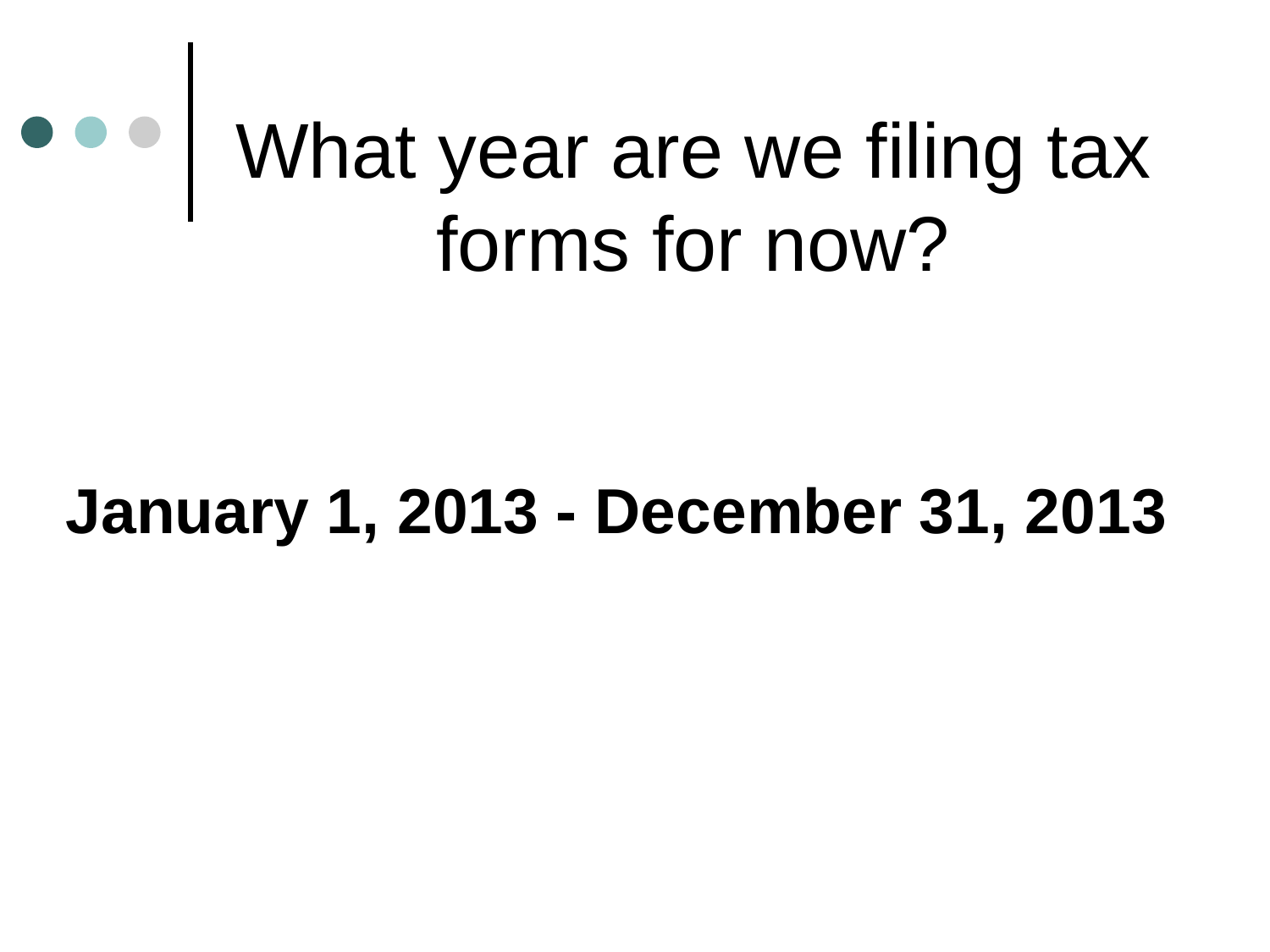# Types of Taxes (Withholdings)

Federal U.S. Government income tax

- Commonwealth of Massachusetts (or other state)
- FICA (Social Security and Medicare)

If you receive a paycheck in the U.S., these types of taxes are likely taken out each week/month. This is called "withholding."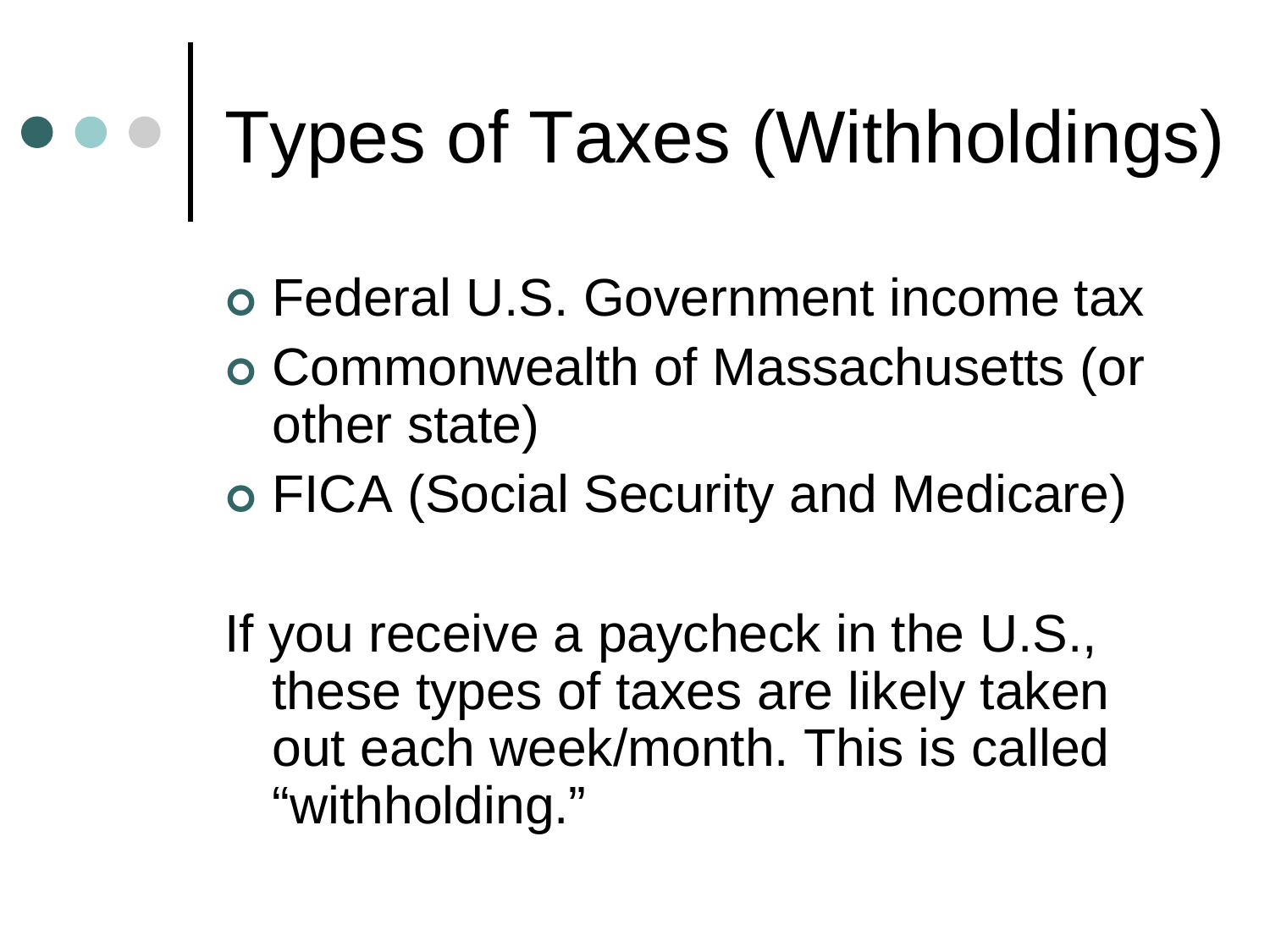#### Your Residency Status for U.S. Government Income Tax Purposes

- -Non-resident Alien
- -Resident Alien
- -Dual Status Alien (non resident part of the year and resident the other part)

#### *Determined based on your visa status and how long you have been in the U.S.*

*e.g. J-1 Scholars are non-resident aliens for two calendar years.\* F-1 Students are non-resident aliens for five calendar years.\**

*\* Unless you have a previous U.S. visa history.*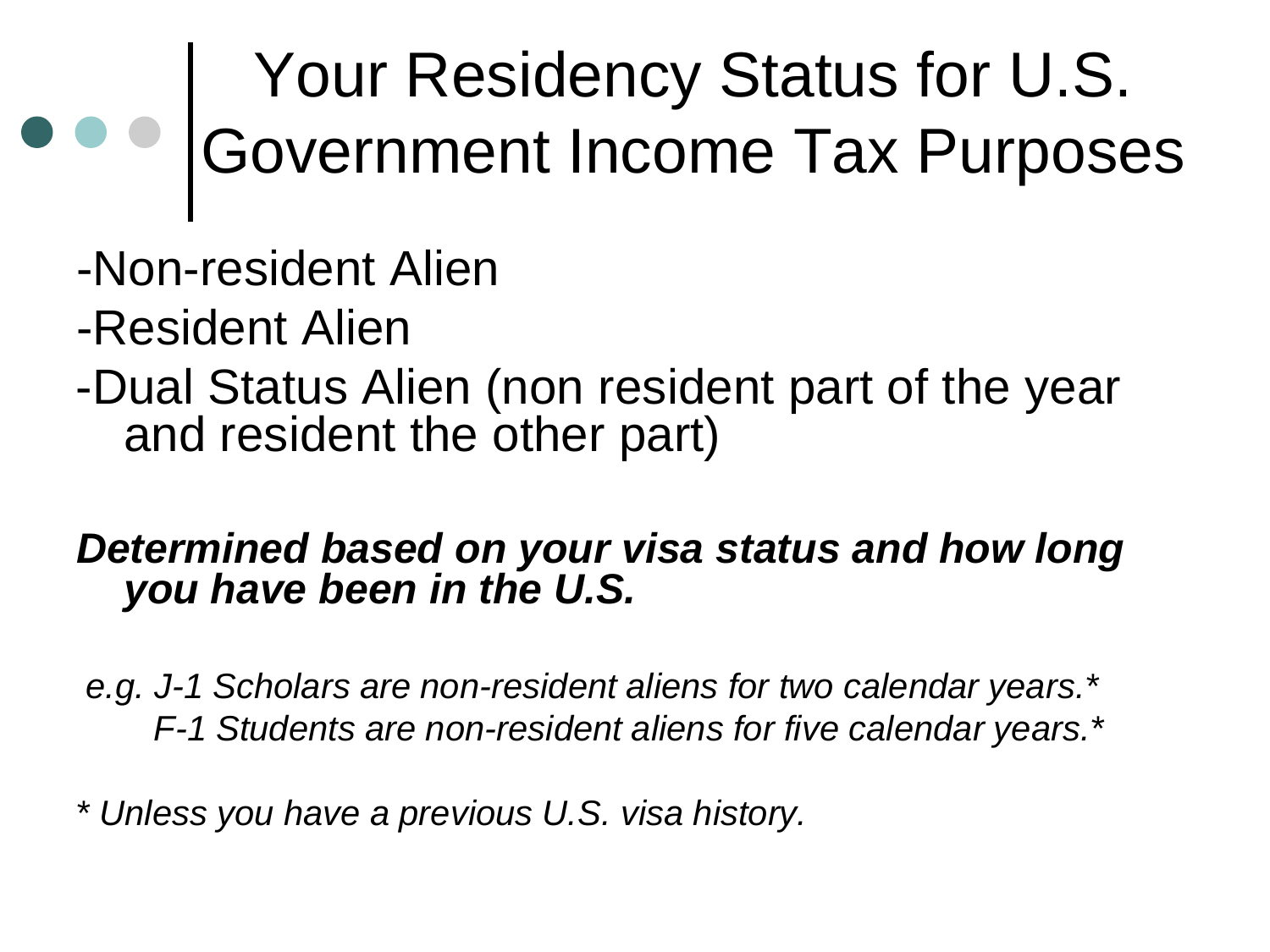#### H-1Bs and TNs

In the U.S. more than 183 days in 2013, you are probably a Resident for tax purposes.

In the U.S. less than 183 days in 2013 and not a Resident for tax purposes in 2012 or 2011, you are probably a Non-resident for tax purposes.

\*You should also consult IRS Publication 519 or use the physical presence test in the Thomson Reuters tax preparation software.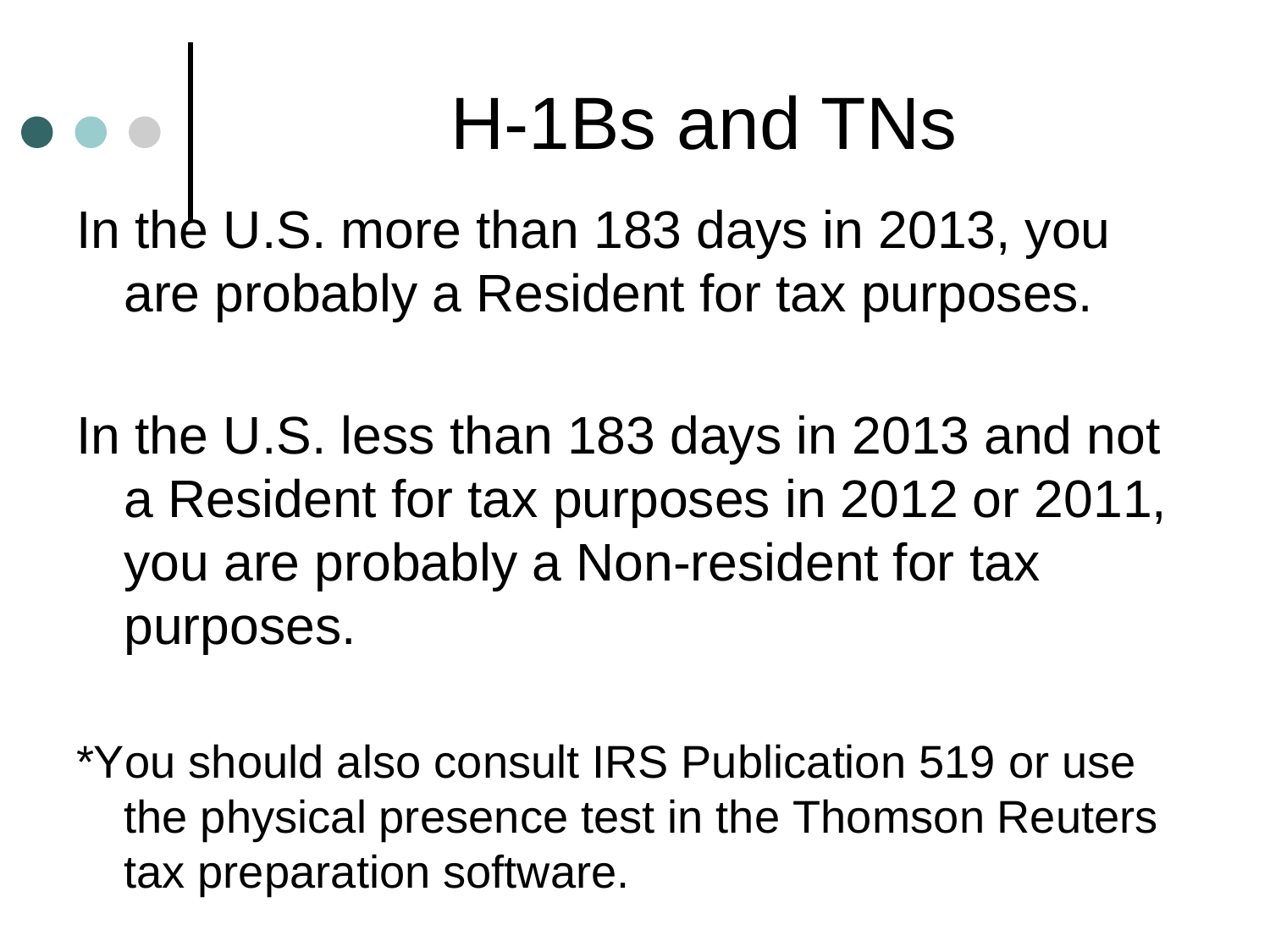#### **Tax Form Preparation -** *Residents* **for Tax Purposes**

Most H-1B visa holders J-1s here over 2 calendar years (not 2 years from when you entered) F-1 here over 5 calendar years Green card holders (U.S. Permanent Residents) Some TNs

#### **What kinds of tax preparation tools are available to "Residents" for tax purposes?**

**Turbotax**: [www.turbotax.com](http://www.turbotax.com/) **Complete Tax**: [www.completetax.com](http://www.completetax.com/) **H&R Block:** [www.hrblock.com](http://www.hrblock.com/) **TaxSlayer**: www.taxslayer.com **TaxACT:** [www.taxact.com](http://www.taxact.com/) **Taxbrain:** [www.taxbrain.com](http://www.taxbrain.com/)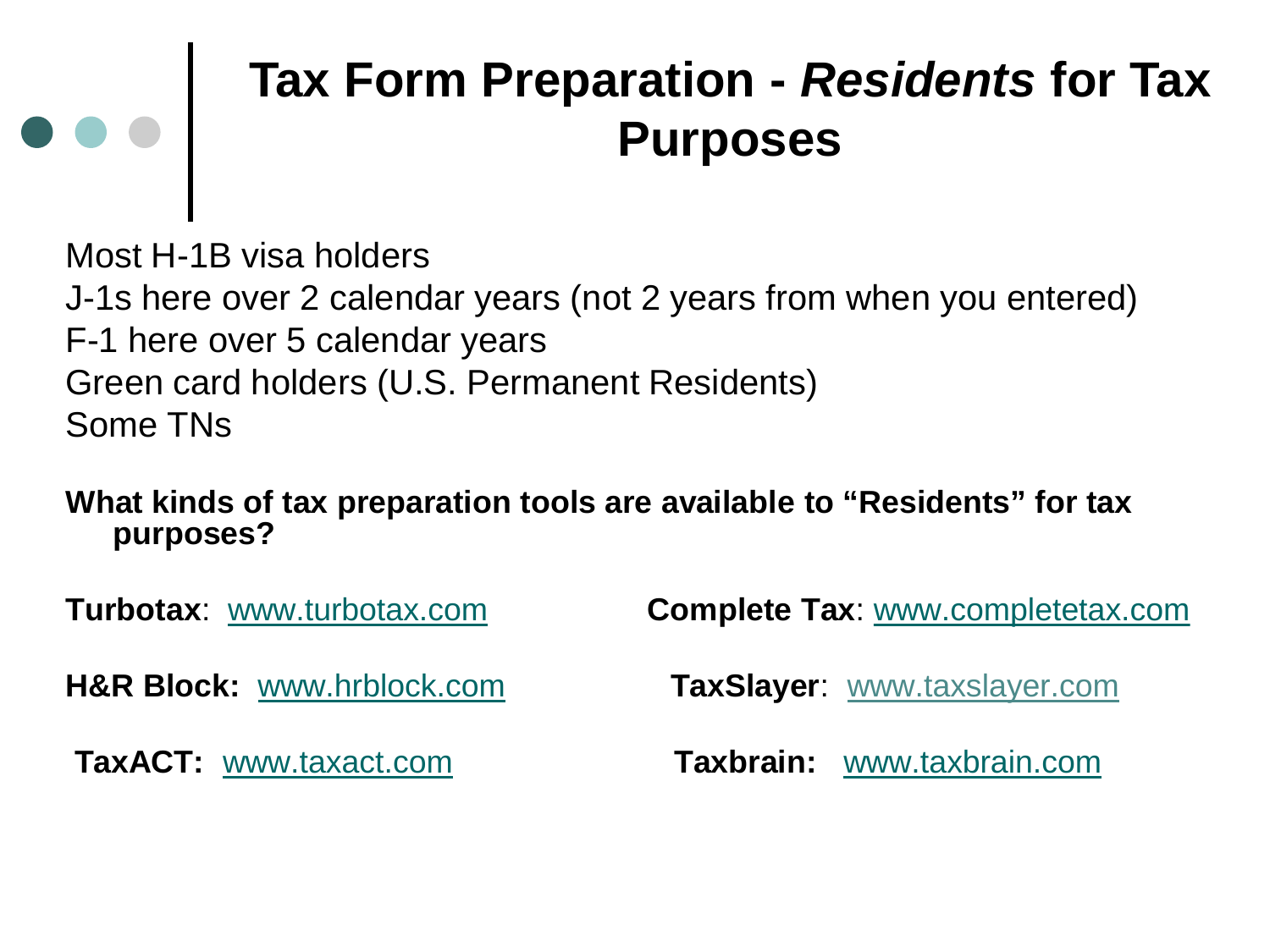#### Family Issues

- Generally, non-resident aliens can't claim their family members as dependents.
- Exceptions MAY apply those who are:
- Resident of Canada or Mexico.

 $\bullet$ 

- Resident of South Korea, but only if spouse or dependents lived with you in the U.S. at some time during the year.
- Residents of India who are students.
- Any dependents that the non-resident alien can claim must have either **Social Security Number (SSN)** or **Individual Taxpayer Identification Number (ITIN).**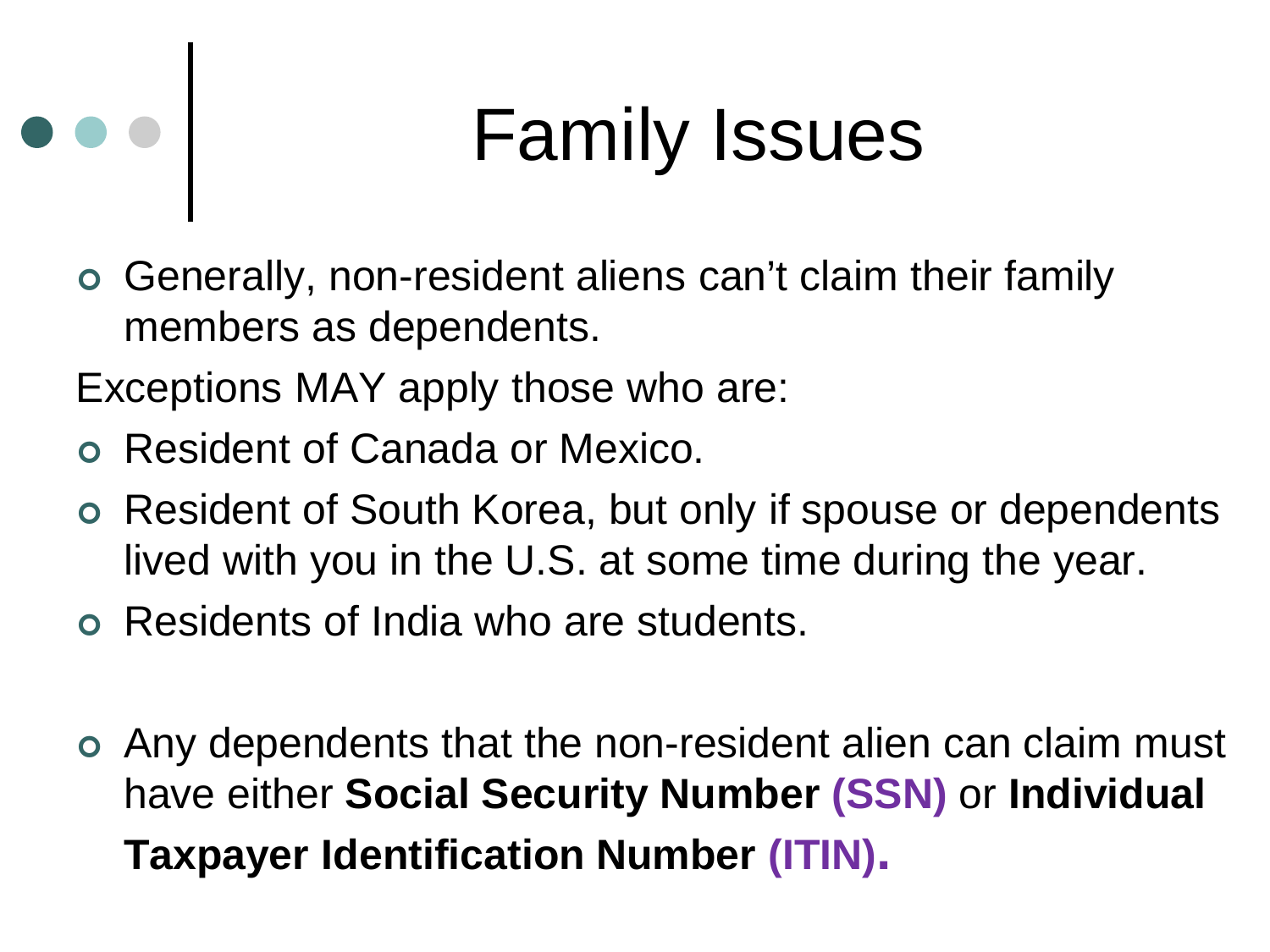# Filing Status & Marital Status

- Unmarried Non-resident Single filing status
- Non-resident aliens who are married to other non-resident aliens cannot file a joint tax return.

 (If your non-resident spouse earns income in the U.S., your spouse must file a separate tax return.)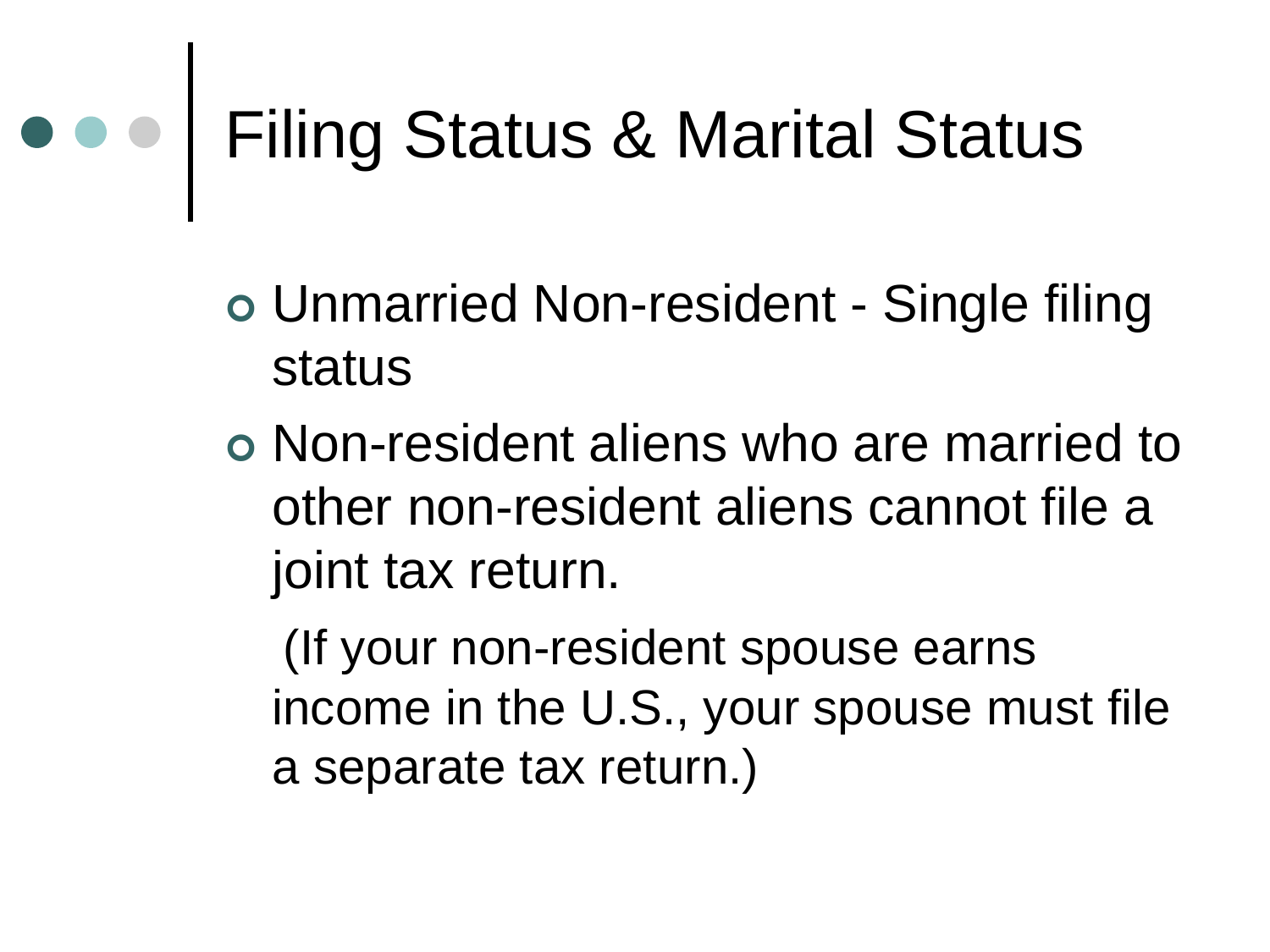#### Tax Filing Deadlines for Federal and State Taxes

If you received U.S.-source income (even if you are covered by a tax treaty), you must file Form 1040NR and Form 8843.

Deadline to mail federal tax form = **April 15, 2014**

If you are required to send a MA state tax form, deadline = **April 15, 2014.**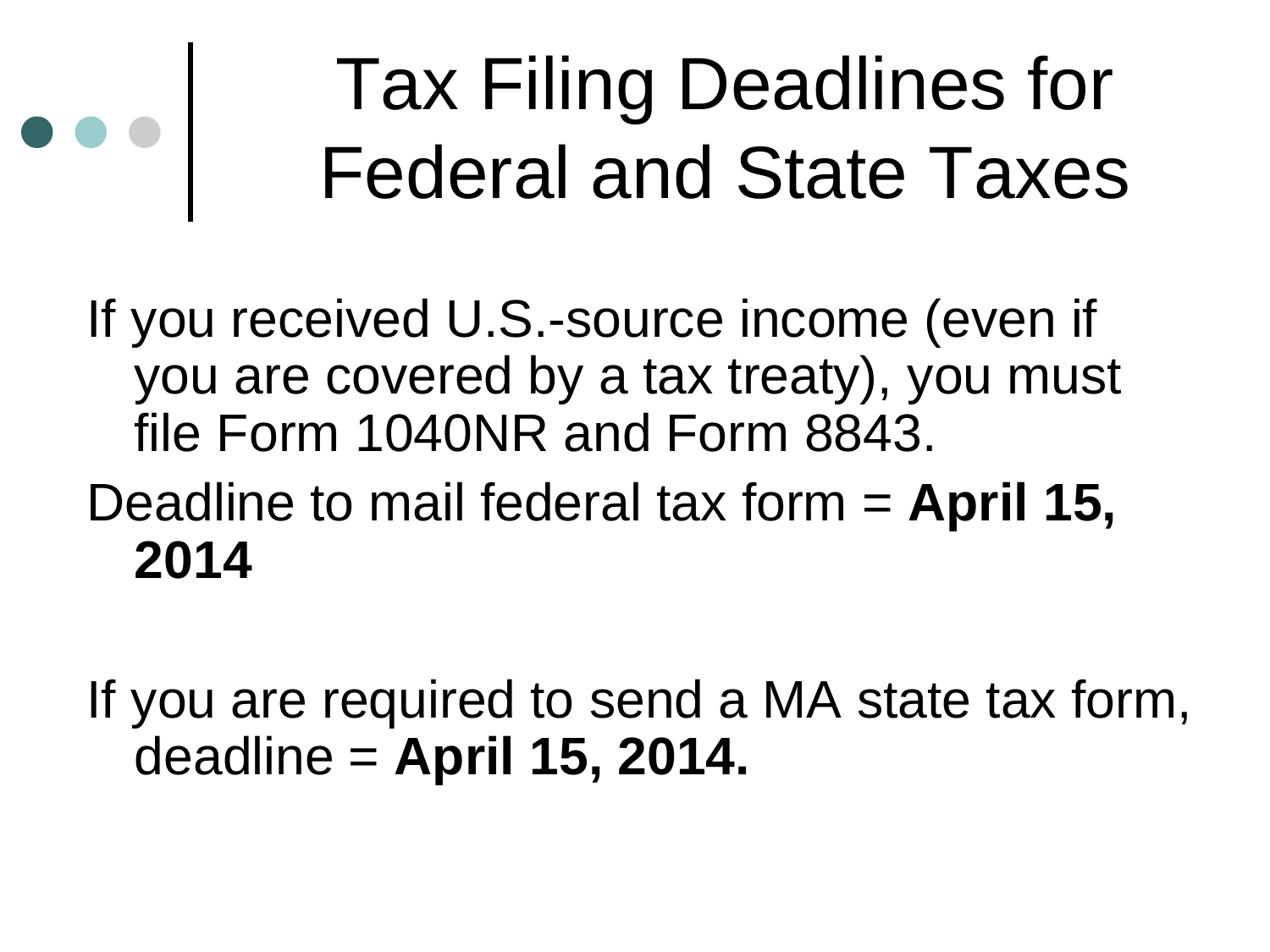

#### Tax Filing Deadlines for Federal and State Taxes

If you received NO U.S.-source income and you are an F or J visa holder who is still a non-resident for tax purposes: You must file Form 8843 by **June 16, 2014**.

If you are not required to file a state tax return, as described in the instructions, do not file.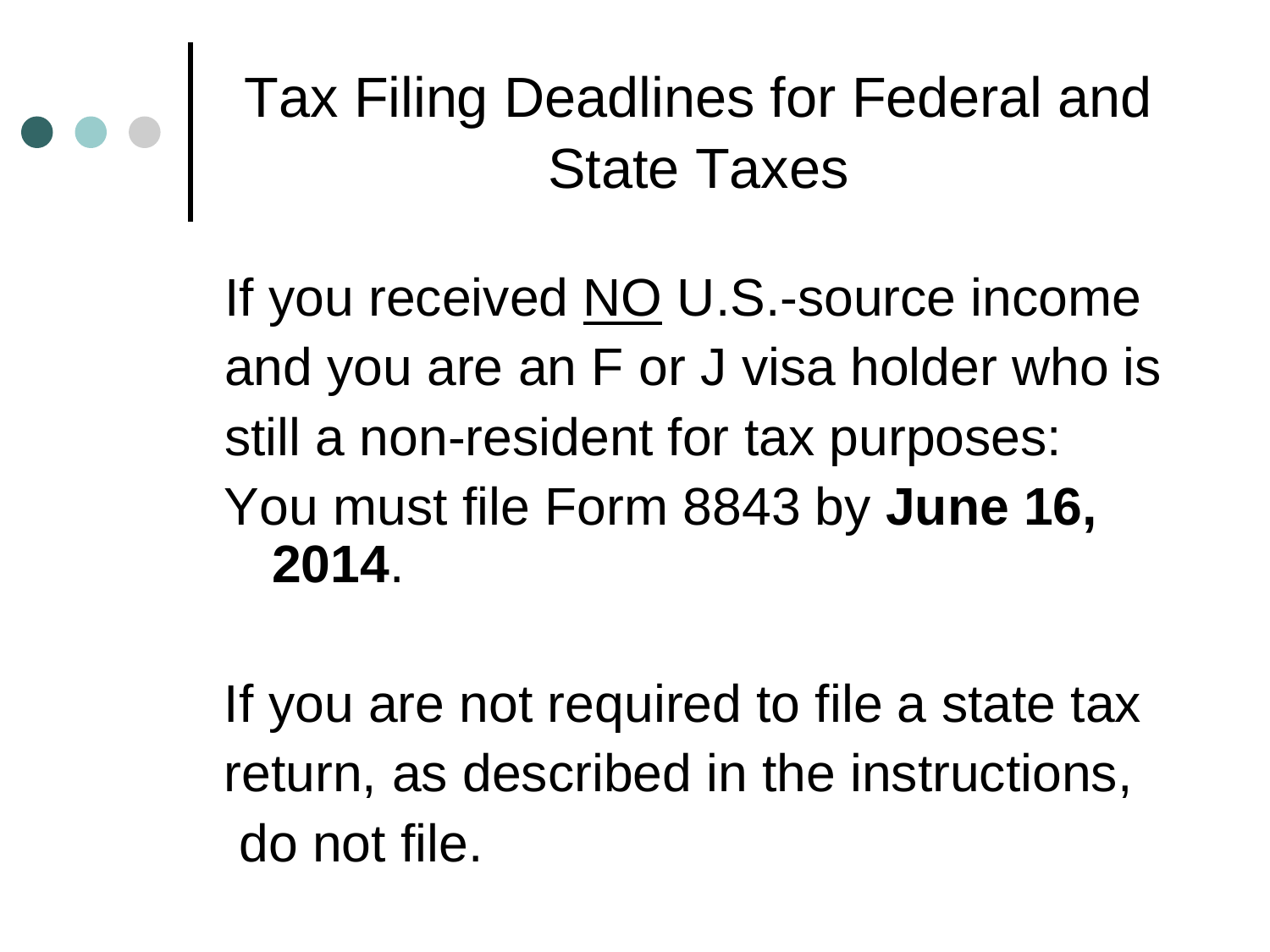#### "Teacher" or "Trainee" **Form 8843 for Nonresidents**

These terms are defined in IRS Publication 519, which you can see at [www.irs.gov.](http://www.irs.gov/)

If you are a J-1 visitor sponsored by the MIT International Scholars Office, you are considered to be a "teacher or trainee."

J-1 Research Scholar, Professor, Short-Term Scholar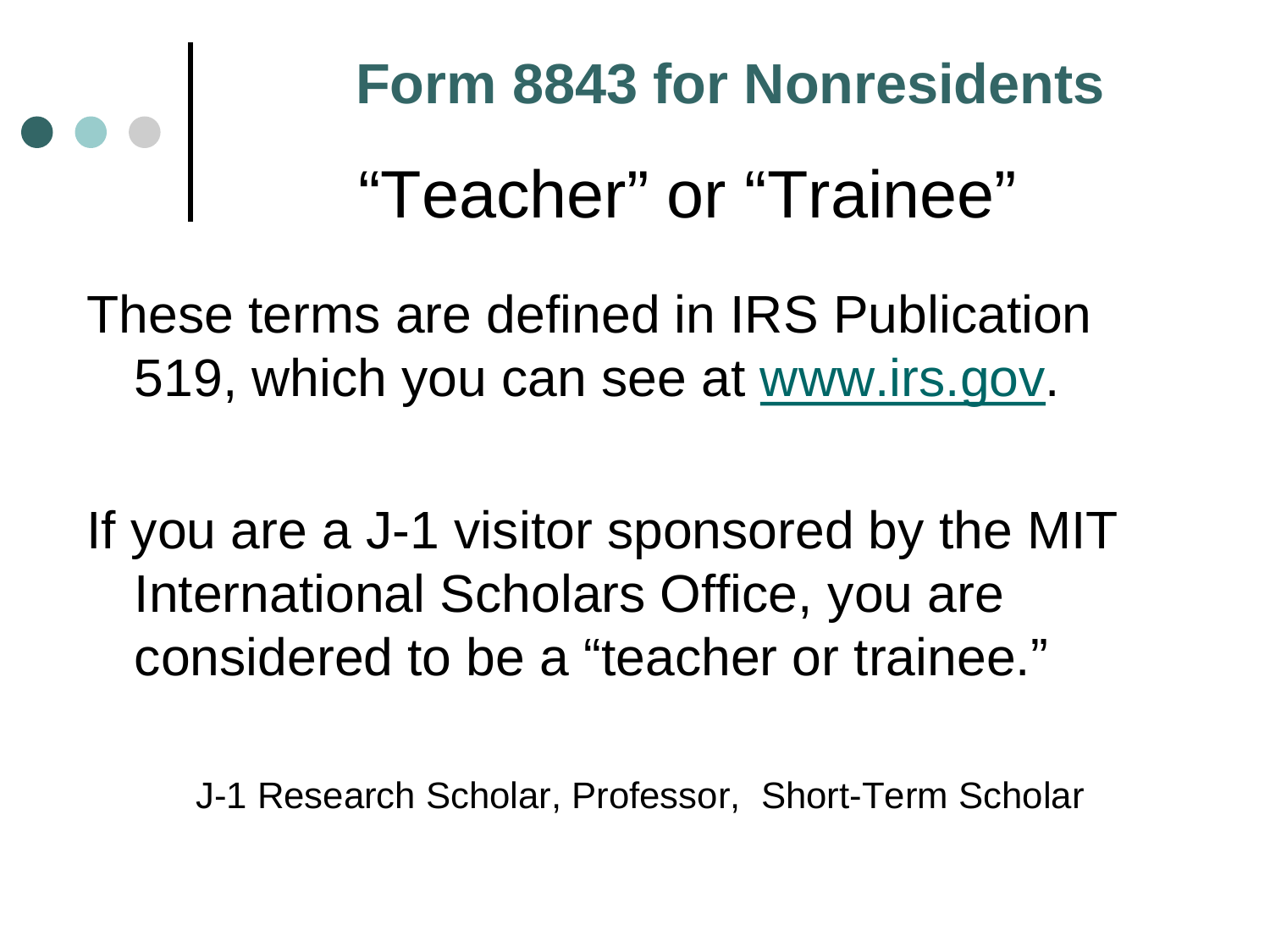|                      | 8843                                                                                                                                                          | <b>Statement for Exempt Individuals and Individuals</b>                                                                     |                                           | OMB No. 1545-0074                                |                                                   | Form 8843 (2012) | <b>Part W</b> Professional Athletes                         |
|----------------------|---------------------------------------------------------------------------------------------------------------------------------------------------------------|-----------------------------------------------------------------------------------------------------------------------------|-------------------------------------------|--------------------------------------------------|---------------------------------------------------|------------------|-------------------------------------------------------------|
|                      |                                                                                                                                                               | With a Medical Condition                                                                                                    |                                           | 2012                                             | 15                                                |                  |                                                             |
|                      |                                                                                                                                                               | For use by alien individuals only.<br>Information about Form 8843 and its instructions is at www.irs.gov/form8843.          |                                           |                                                  |                                                   |                  | Enter the name of the charitable sports event(s)            |
|                      |                                                                                                                                                               | For the year January 1-December 31, 2012, or other tax year                                                                 |                                           | Attachment<br>Sequence No. 102                   |                                                   |                  |                                                             |
|                      | Department of the Treasury<br>Internal Revenue Service                                                                                                        | beginning<br>, 2012, and ending                                                                                             | .20                                       |                                                  |                                                   |                  |                                                             |
|                      | Your first name and initial                                                                                                                                   | Last name                                                                                                                   |                                           | Your U.S. taxpayer identification number, if any | 16                                                |                  | Enter the name(s) and employer identification               |
|                      | Fill in your                                                                                                                                                  | Address in country of residence                                                                                             | Address in the United States              |                                                  |                                                   |                  |                                                             |
|                      | addresses only if<br>you are filing this                                                                                                                      |                                                                                                                             |                                           |                                                  |                                                   |                  |                                                             |
|                      | form by itself and                                                                                                                                            |                                                                                                                             |                                           |                                                  |                                                   |                  | Note. You must attach a statement to verify that            |
| return               | not with your tax                                                                                                                                             |                                                                                                                             |                                           |                                                  |                                                   |                  | organization(s) listed on line 16.                          |
| Part I               |                                                                                                                                                               | <b>General Information</b>                                                                                                  |                                           |                                                  |                                                   |                  | <b>Part V</b> Individuals With a Medical Condition          |
|                      |                                                                                                                                                               |                                                                                                                             |                                           |                                                  |                                                   |                  | 17a Describe the medical condition or medical proble        |
|                      |                                                                                                                                                               |                                                                                                                             |                                           |                                                  |                                                   |                  |                                                             |
| $\overline{2}$       |                                                                                                                                                               |                                                                                                                             |                                           |                                                  |                                                   |                  |                                                             |
|                      |                                                                                                                                                               |                                                                                                                             |                                           |                                                  |                                                   |                  | <b>b</b> Enter the date you intended to leave the United St |
|                      |                                                                                                                                                               | b Enter your passport number because the contract of the United States during:                                              |                                           |                                                  |                                                   |                  |                                                             |
|                      |                                                                                                                                                               |                                                                                                                             |                                           |                                                  |                                                   |                  | c Enter the date you actually left the United States        |
| b                    | 2012                                                                                                                                                          | 2011 2010<br>Enter the number of days in 2012 you claim you can exclude for purposes of the substantial presence test >     |                                           |                                                  |                                                   |                  |                                                             |
|                      |                                                                                                                                                               | <b>Part II</b> Teachers and Trainees                                                                                        |                                           |                                                  | 18                                                |                  | Physician's Statement:                                      |
| 5                    |                                                                                                                                                               | For teachers, enter the name, address, and telephone number of the academic institution where you taught in 2012            |                                           |                                                  |                                                   |                  |                                                             |
|                      |                                                                                                                                                               | Visiting Professors or Lecturers                                                                                            |                                           | I certify that                                   |                                                   |                  |                                                             |
|                      |                                                                                                                                                               |                                                                                                                             |                                           |                                                  |                                                   |                  |                                                             |
|                      | For trainees, enter the name, address, and telephone number of the director of the academic or other specialized program<br>you participated in during 2012 ▶ |                                                                                                                             |                                           |                                                  |                                                   |                  | was unable to leave the United States on the da             |
|                      |                                                                                                                                                               |                                                                                                                             |                                           |                                                  | described on line 17a and there was no indication |                  |                                                             |
|                      |                                                                                                                                                               | Pastdoc Associates/Fellows, Visiting Scholars                                                                               |                                           |                                                  |                                                   |                  |                                                             |
| $\overline{7}$       |                                                                                                                                                               | Enter the type of U.S. visa (J or Q) you held during: ▶                                                                     | 2006<br>2007                              |                                                  |                                                   |                  |                                                             |
|                      | 2008                                                                                                                                                          | 2009 2010<br>2011                                                                                                           | . If the type of visa you held during any |                                                  |                                                   |                  | Na                                                          |
|                      |                                                                                                                                                               | of these years changed, attach a statement showing the new visa type and the date it was acquired.                          |                                           |                                                  |                                                   |                  |                                                             |
|                      | Were you present in the United States as a teacher, trainee, or student for any part of 2 of the 6 prior                                                      |                                                                                                                             |                                           |                                                  |                                                   |                  | Physician's or o                                            |
|                      |                                                                                                                                                               | If you checked the "Yes" box on line 8, you cannot exclude days of presence as a teacher or trainee unless                  |                                           |                                                  |                                                   |                  |                                                             |
|                      |                                                                                                                                                               | you meet the Exception explained in the instructions.                                                                       |                                           |                                                  |                                                   |                  |                                                             |
|                      | Part III Students                                                                                                                                             |                                                                                                                             |                                           |                                                  |                                                   |                  | Physician's or other medi-                                  |
|                      |                                                                                                                                                               |                                                                                                                             |                                           |                                                  |                                                   |                  |                                                             |
| $\mathbf{Q}$         |                                                                                                                                                               | Enter the name, address, and telephone number of the academic institution you attended during 2012 ▶                        |                                           |                                                  | Sign here                                         |                  | Under penalties of perjury, I declare that I have exa       |
|                      |                                                                                                                                                               |                                                                                                                             |                                           |                                                  | only if you<br>are filing                         |                  | they are true, correct, and complete.                       |
|                      |                                                                                                                                                               |                                                                                                                             |                                           |                                                  | this form by                                      |                  |                                                             |
| 10                   |                                                                                                                                                               | Enter the name, address, and telephone number of the director of the academic or other specialized program you participated |                                           |                                                  | itself and<br>not with                            |                  |                                                             |
|                      |                                                                                                                                                               |                                                                                                                             |                                           |                                                  | your tax                                          |                  |                                                             |
|                      |                                                                                                                                                               |                                                                                                                             |                                           |                                                  | return                                            |                  | You                                                         |
|                      |                                                                                                                                                               | Enter the type of U.S. visa (F, J, M, or Q) you held during: $\blacktriangleright$ 2006                                     | 2007                                      |                                                  |                                                   |                  |                                                             |
|                      | 2008 2008                                                                                                                                                     | 2009 2010 2011 Fifthe type of visa you held during any                                                                      |                                           |                                                  |                                                   |                  |                                                             |
|                      |                                                                                                                                                               | of these years changed, attach a statement showing the new visa type and the date it was acquired.                          |                                           |                                                  |                                                   |                  |                                                             |
|                      |                                                                                                                                                               | Were you present in the United States as a teacher, trainee, or student for any part of more than 5 calendar                |                                           |                                                  |                                                   |                  |                                                             |
|                      |                                                                                                                                                               | If you checked the "Yes" box on line 12, you must provide sufficient facts on an attached statement to                      |                                           |                                                  |                                                   |                  |                                                             |
|                      |                                                                                                                                                               | establish that you do not intend to reside permanently in the United States.                                                |                                           |                                                  |                                                   |                  |                                                             |
|                      |                                                                                                                                                               | During 2012, did you apply for, or take other affirmative steps to apply for, lawful permanent resident status              |                                           |                                                  |                                                   |                  |                                                             |
|                      |                                                                                                                                                               | in the United States or have an application pending to change your status to that of a lawful permanent                     |                                           |                                                  |                                                   |                  |                                                             |
|                      |                                                                                                                                                               |                                                                                                                             |                                           |                                                  |                                                   |                  |                                                             |
| 11<br>12<br>13<br>14 |                                                                                                                                                               | If you checked the "Yes" box on line 13, explain P<br>If you checked the "Yes" box on line 13, explain P                    |                                           |                                                  |                                                   |                  |                                                             |

| Part IV                                                          |                                                                                                                                                                                                                                    | <b>Professional Athletes</b>                                                                                                                                                                 |  |  |  |
|------------------------------------------------------------------|------------------------------------------------------------------------------------------------------------------------------------------------------------------------------------------------------------------------------------|----------------------------------------------------------------------------------------------------------------------------------------------------------------------------------------------|--|--|--|
| 15                                                               |                                                                                                                                                                                                                                    | Enter the name of the charitable sports event(s) in the United States in which you competed during 2012 and the dates of<br>competition <b>b</b>                                             |  |  |  |
| 16                                                               | event(s) $\blacktriangleright$                                                                                                                                                                                                     | Enter the name(s) and employer identification number(s) of the charitable organization(s) that benefited from the sports                                                                     |  |  |  |
|                                                                  |                                                                                                                                                                                                                                    | Note. You must attach a statement to verify that all of the net proceeds of the sports event(s) were contributed to the charitable<br>organization(s) listed on line 16.                     |  |  |  |
| Part V                                                           |                                                                                                                                                                                                                                    | Individuals With a Medical Condition or Medical Problem                                                                                                                                      |  |  |  |
|                                                                  |                                                                                                                                                                                                                                    | 17a Describe the medical condition or medical problem that prevented you from leaving the United States                                                                                      |  |  |  |
| ь                                                                |                                                                                                                                                                                                                                    | Enter the date you intended to leave the United States prior to the onset of the medical condition or medical problem described<br>on line 17a >                                             |  |  |  |
|                                                                  |                                                                                                                                                                                                                                    | Enter the date you actually left the United States                                                                                                                                           |  |  |  |
| 18                                                               | Physician's Statement:                                                                                                                                                                                                             |                                                                                                                                                                                              |  |  |  |
|                                                                  | I certify that                                                                                                                                                                                                                     |                                                                                                                                                                                              |  |  |  |
|                                                                  |                                                                                                                                                                                                                                    | Name of taxpayer                                                                                                                                                                             |  |  |  |
|                                                                  | was unable to leave the United States on the date shown on line 17b because of the medical condition or medical problem<br>described on line 17a and there was no indication that his or her condition or problem was preexisting. |                                                                                                                                                                                              |  |  |  |
|                                                                  |                                                                                                                                                                                                                                    | Name of physician or other medical official                                                                                                                                                  |  |  |  |
|                                                                  |                                                                                                                                                                                                                                    | Physician's or other medical official's address and telephone number                                                                                                                         |  |  |  |
|                                                                  |                                                                                                                                                                                                                                    | Date<br>Physician's or other medical official's signature                                                                                                                                    |  |  |  |
| Sign here<br>only if you<br>are filing<br>itself and<br>not with | this form by                                                                                                                                                                                                                       | Under penalties of perjury, I declare that I have examined this form and the accompanying attachments, and, to the best of my knowledge and belief.<br>they are true, correct, and complete. |  |  |  |
|                                                                  |                                                                                                                                                                                                                                    |                                                                                                                                                                                              |  |  |  |
| your tax                                                         |                                                                                                                                                                                                                                    |                                                                                                                                                                                              |  |  |  |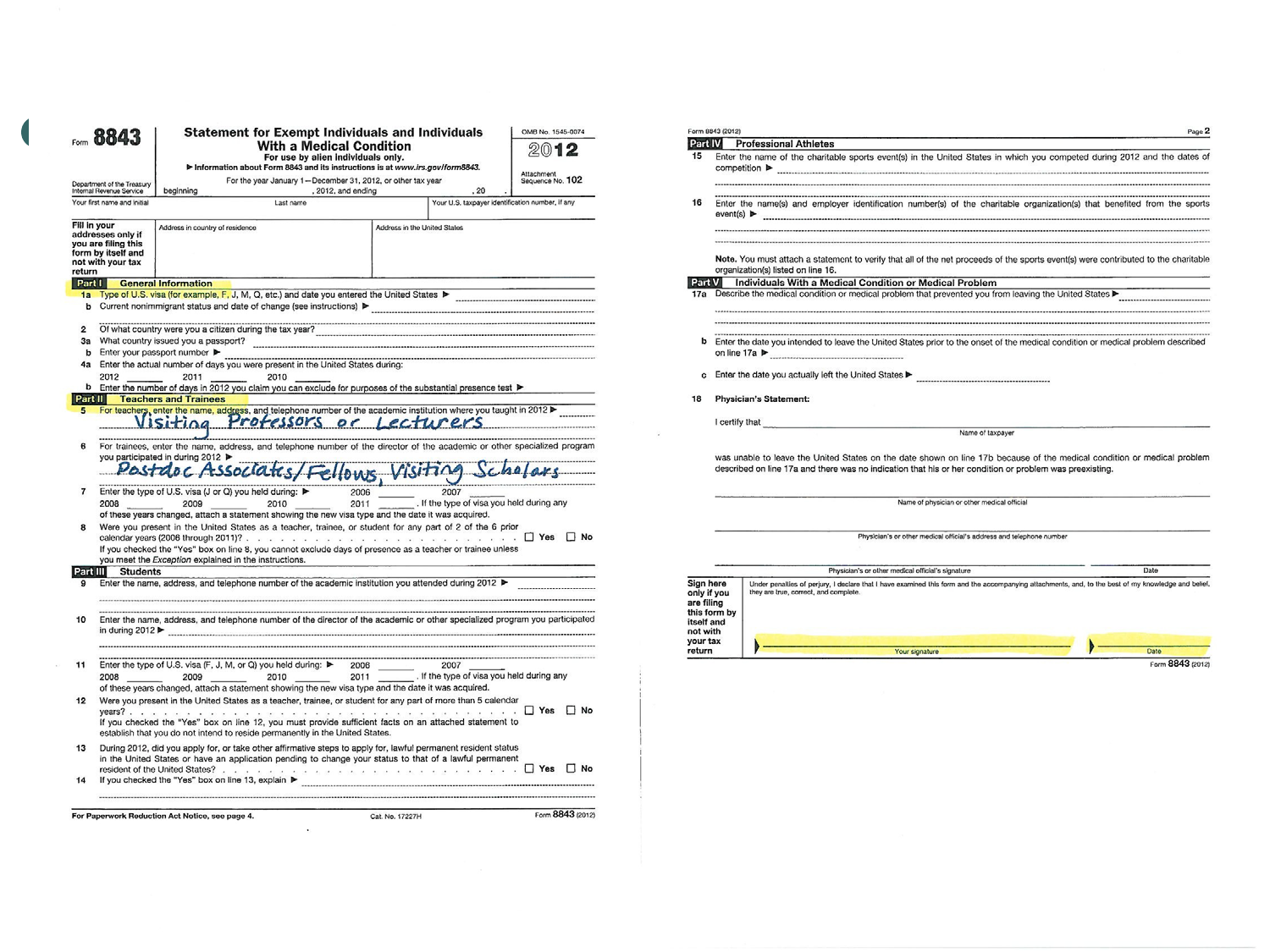#### Social Security Number or ITIN

- Anyone with U.S.-source income or who has to file Form 1040 or 1040NR must have a taxpayer ID number in the form of a SSN or ITIN.
- Anyone without U.S.-source income or who will only file Form 8843 does not need an ITIN or SSN to submit Form 8843.
- **If you are eligible for SSN, do not apply for ITIN**.
- **J-2 spouse who has work permission should apply for SSN.**
- **If you are from one of those countries that allows you to claim a dependent and your dependent does not currently have a SSN or is not eligible for a SSN, your dependent can apply for ITIN.**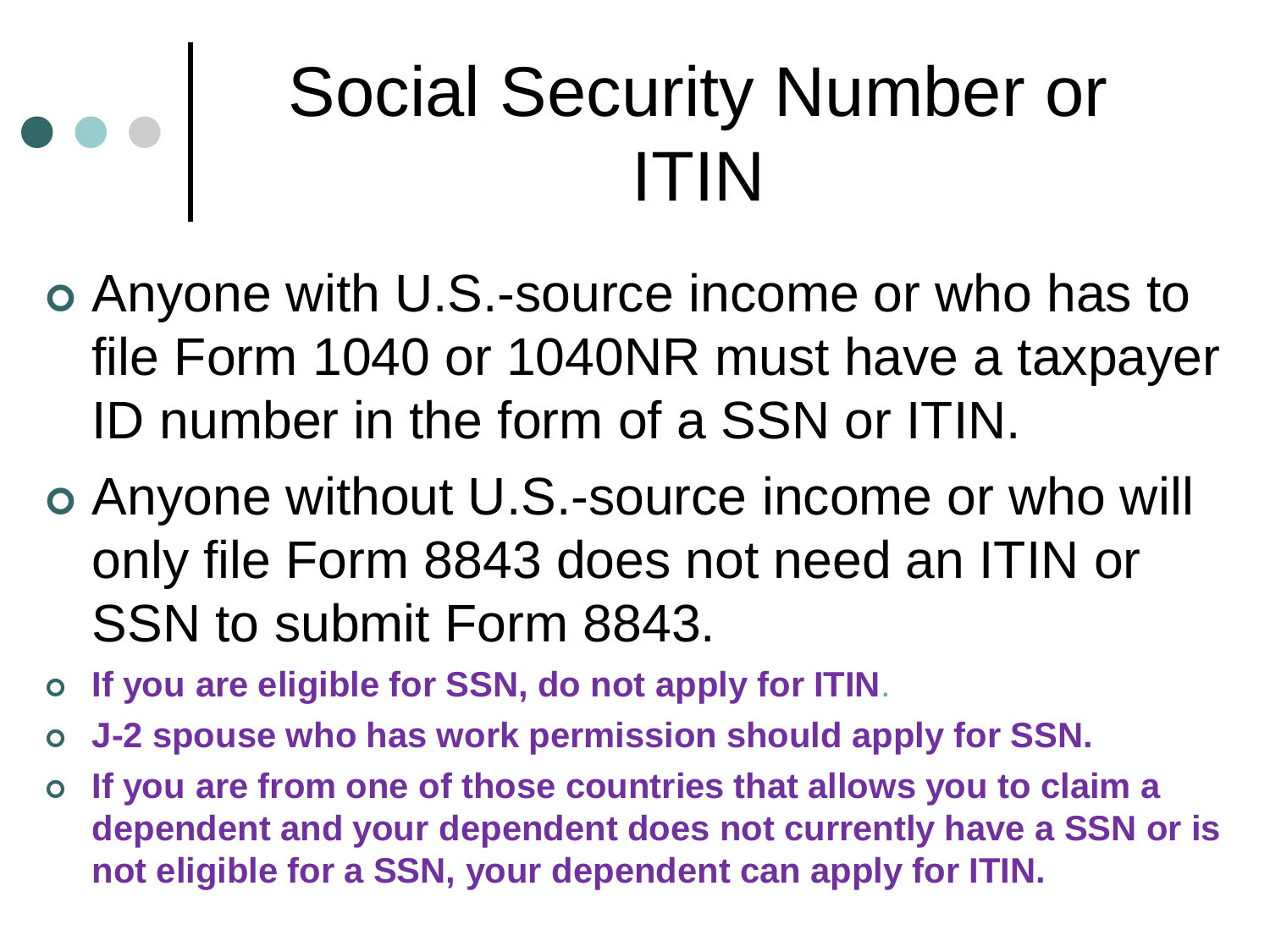#### Filing W-7 with Your Tax Return

If you enclose Form W-7, requesting ITINs for family members, with your tax return (Form 1040NR or 1040NR-EZ), you must also attach your dependents' **passport** or **certified copies from the issuing agency of a passport**

\* Certified copies include the picture/biographical page and the U.S. visa page from your passport**.**

**\*** Notarized copies and apostille documents are **NOT** acceptable documents for W-7 purposes.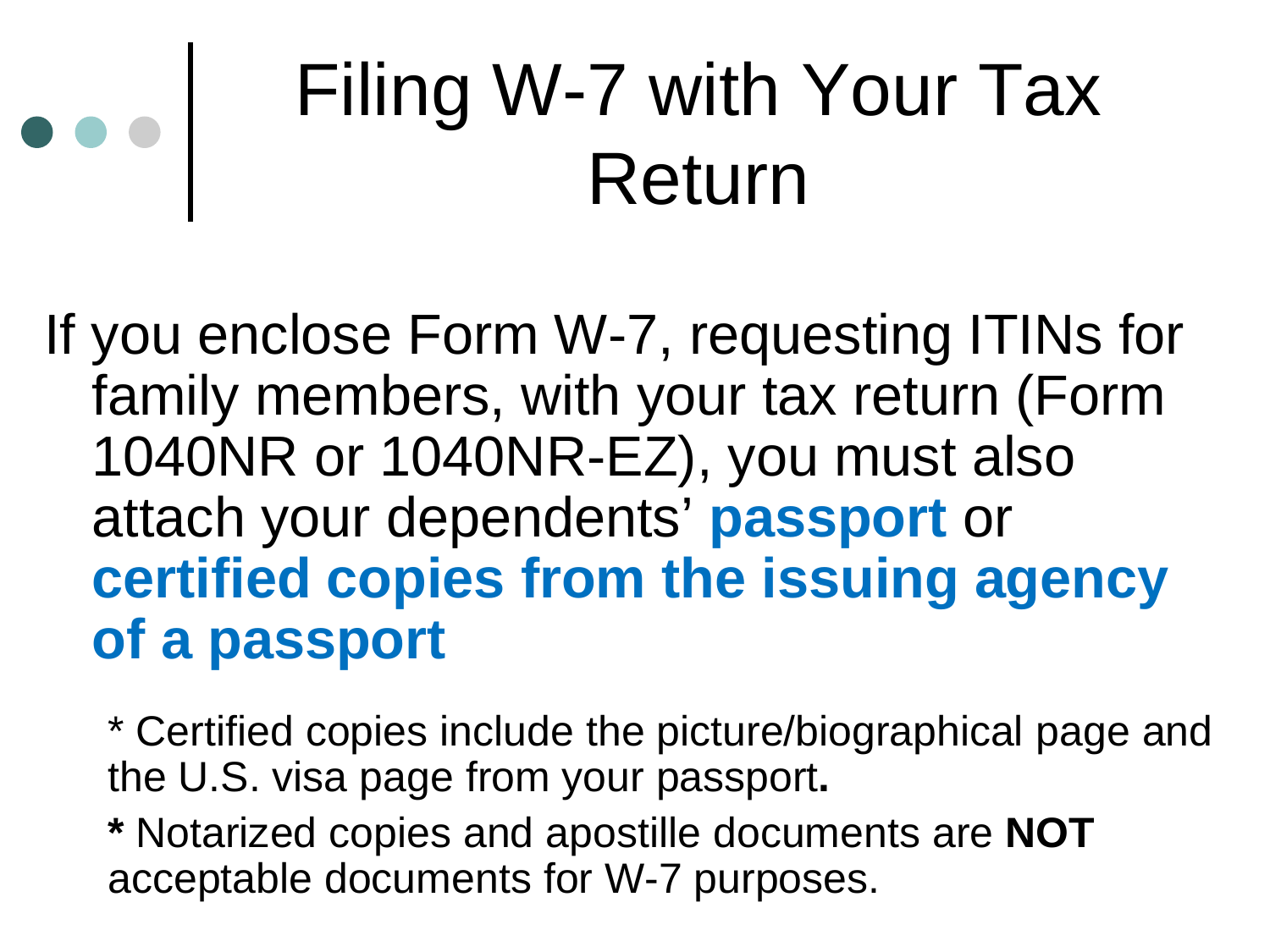#### Filing W-7 with Your Tax Return

If you enclose Form W-7, requesting ITINs for family members, with your tax return, you must mail your complete tax return to:

#### Internal Revenue Service ITIN Operations P.O. Box 149342 Austin, TX 78714-9342

Please read the W-7 filing instruction to make sure you send everything you need to request an ITIN.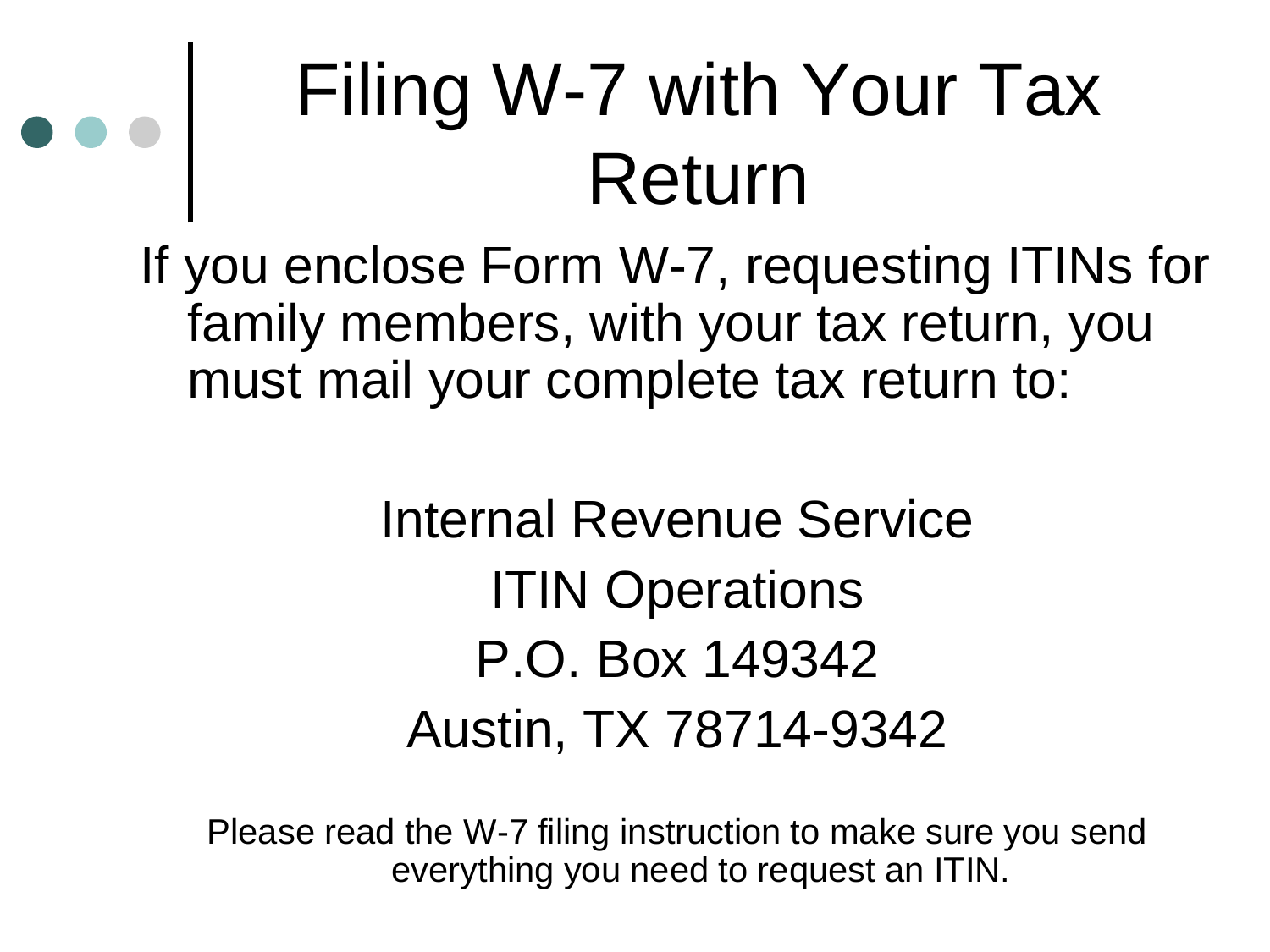

### Mailing Address

(If you're not enclosing Form W-7)

You must sign the forms before mailing!!!

Forms 1040NR, 1040NR-EZ, or 8843 must be mailed to:

> Department of the Treasury Internal Revenue Service Austin, TX 73301-0215

\* Be sure to use a **separate envelope** for each family member who is filing Form 8843.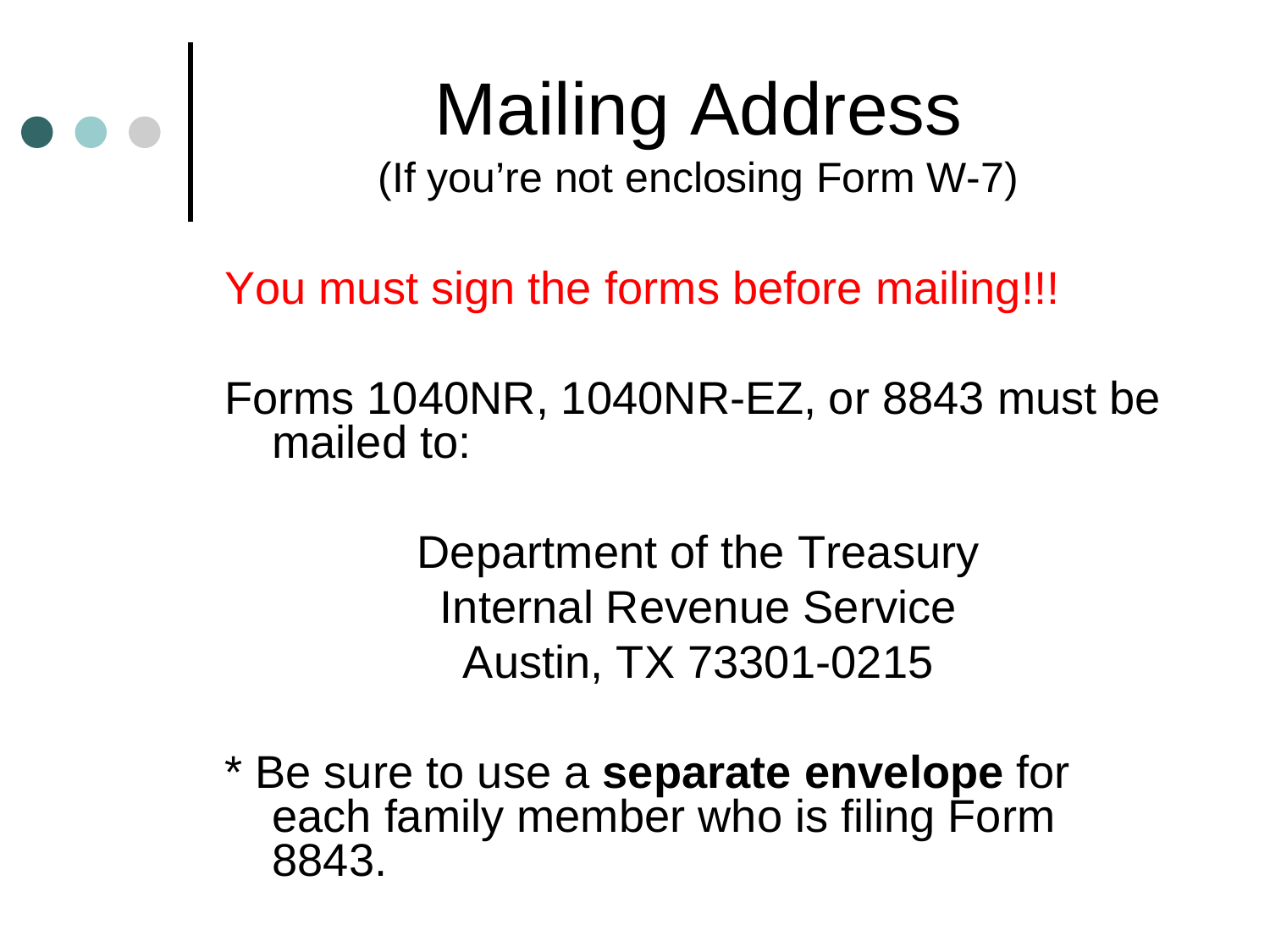#### If you are signing the form for your minor child…

- Form W-7: If the applicant is a dependent under 18 years of age, his/her parent can sign if the child cannot. The parent must type or print his/her name in the space provided and indicate his/her relationship to the applicant.
- Form 8843: You may sign the bottom of the form, and write that you are signing on behalf of your minor child.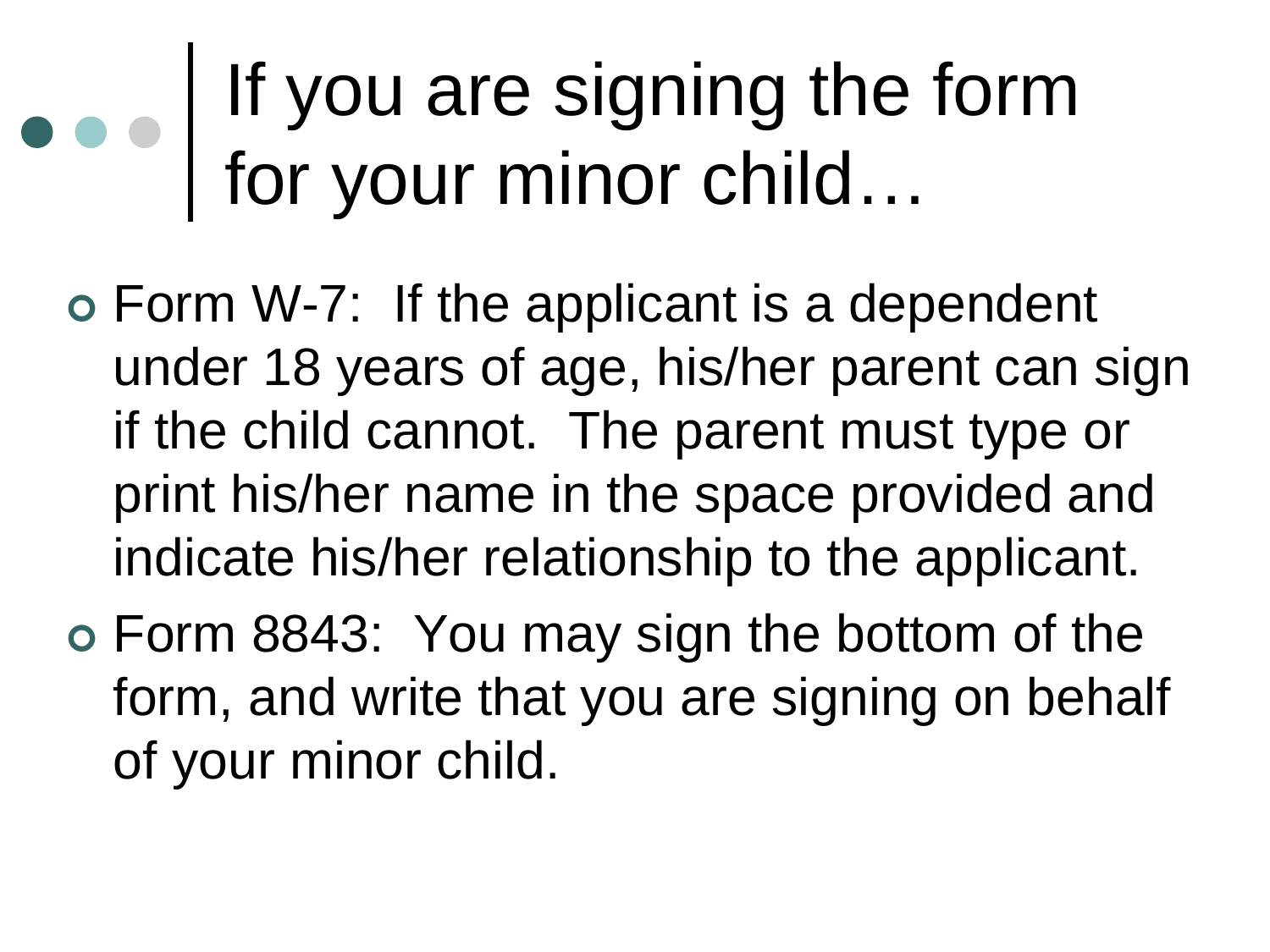

### KEEP COPIES OF EVERYTHING YOU SEND for your own records.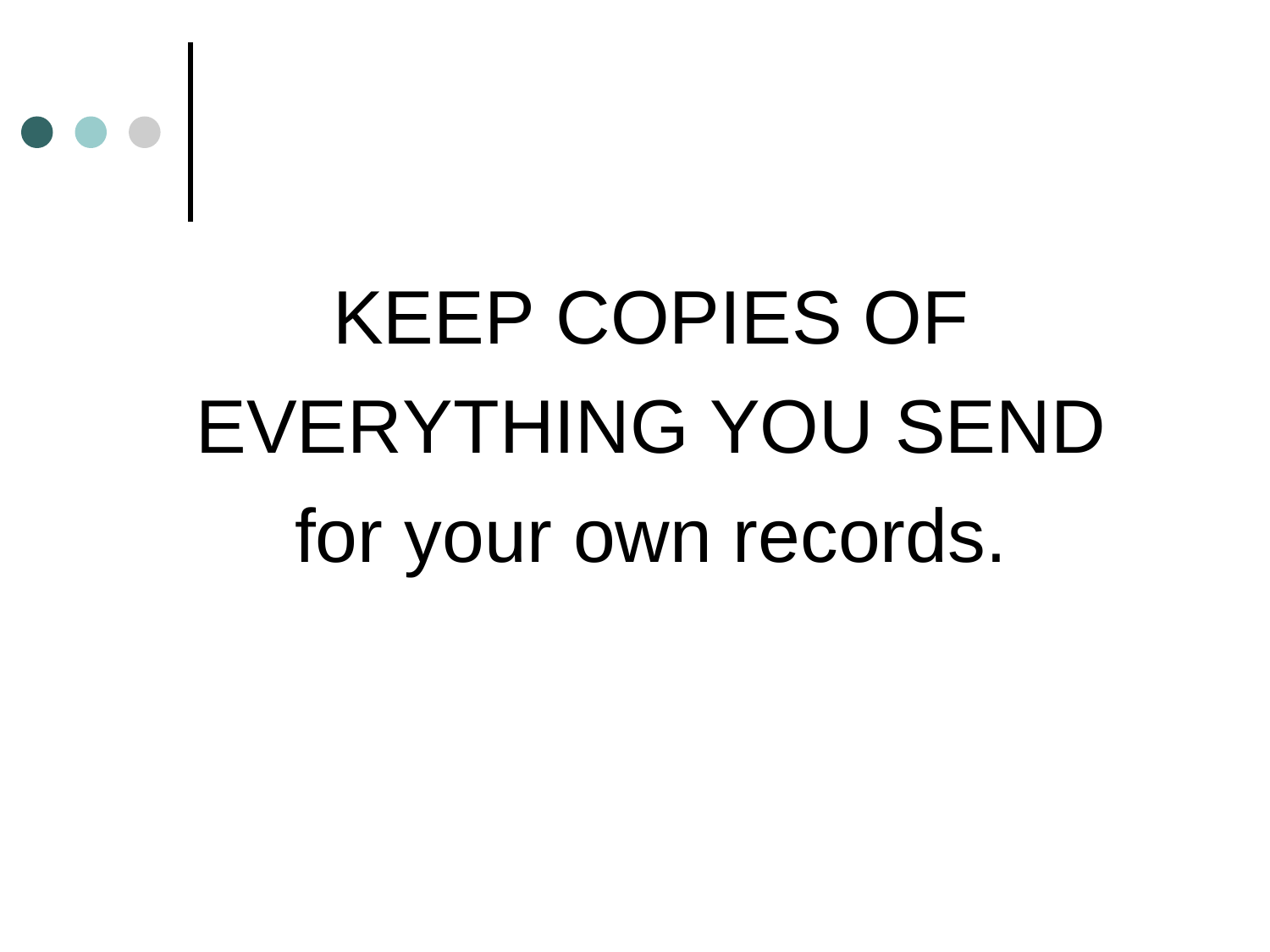

- o If you have no U.S. income, you have no MA income. You do not need to file a MA tax form.
- o In order to file a State tax return, you must know whether you are resident or non-resident/part-year resident.
- If you lived in MA for 183 days or more during 2013, and you had a residence here, you are a MA resident.
- *Thomson Reuter tax preparation software also prepares MA State tax forms for non-resident aliens.*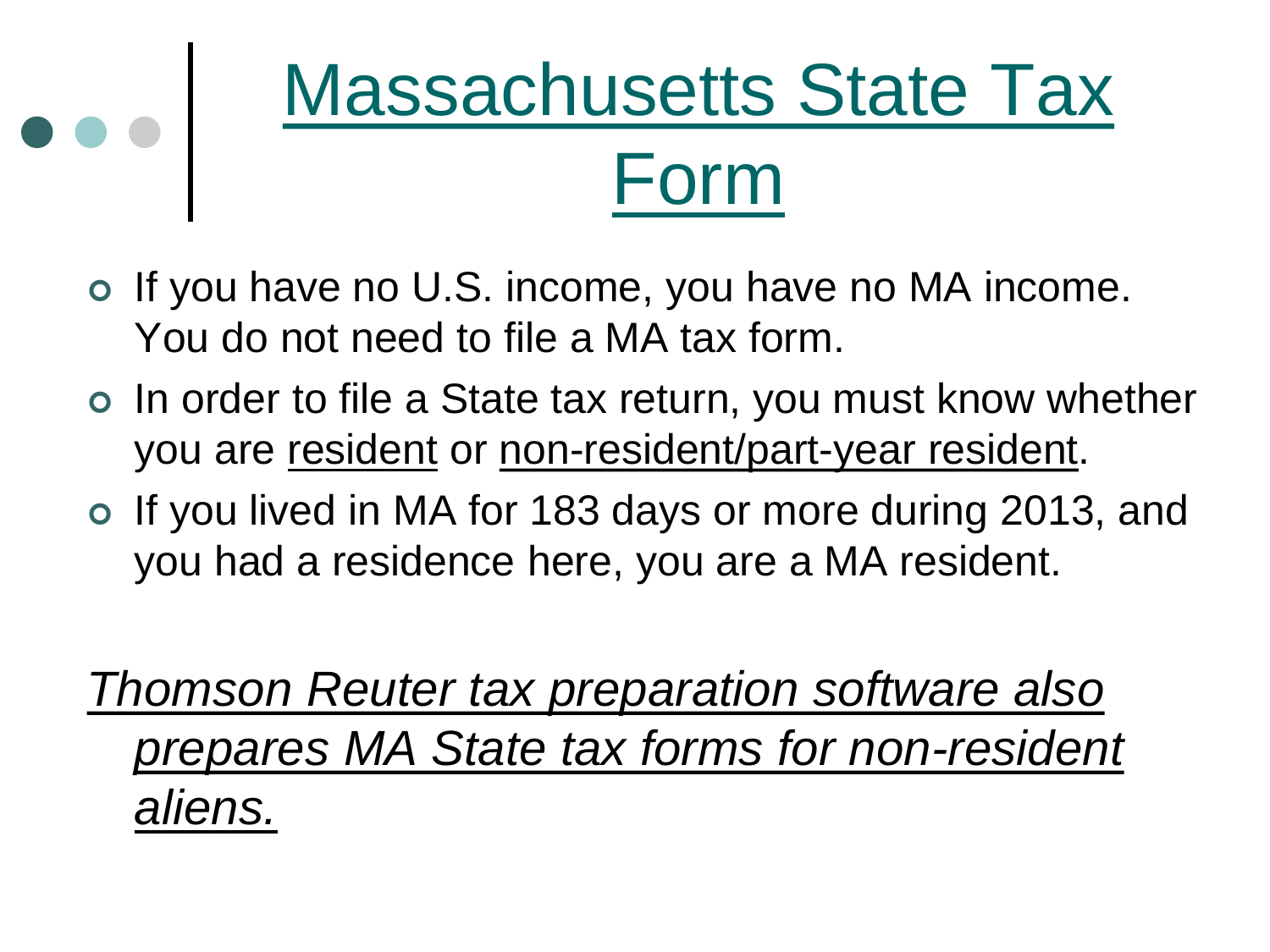## ••• Form 1099-HC

- o If you have a health plan in the U.S., you should have received Form 1099-HC from your health plan provider.
- e.g. MIT scholars who are enrolled in the MIT health plan get Form 1099-HC from Blue Cross Blue Shield.
- This is proof that you had health insurance coverage and will be used to complete the Schedule HC form on a MA state tax return.
- If you do not need to file a state tax return, you should just save this form with your other tax records.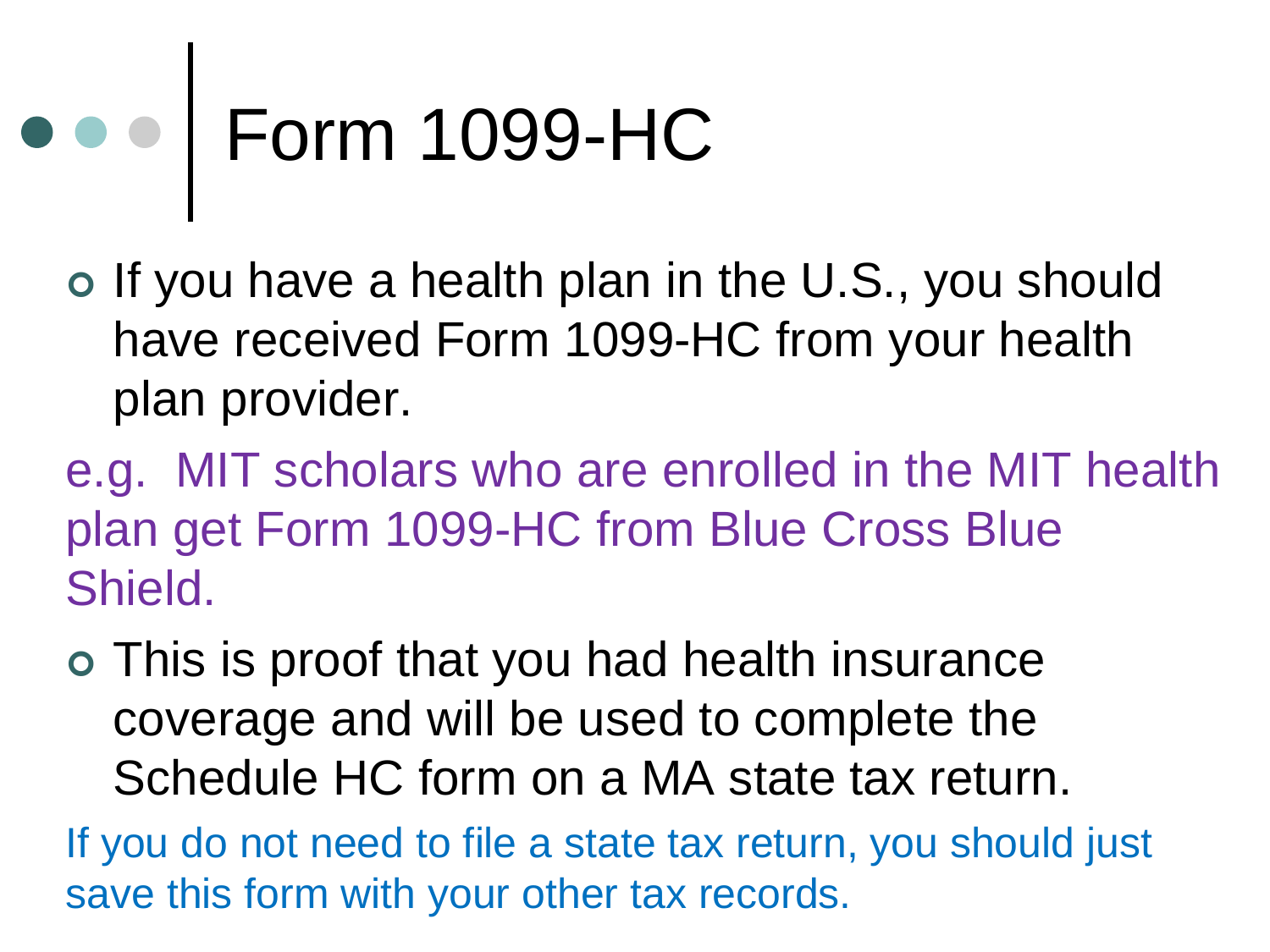Types of Documents You May Receive from the Payroll Office

- **W-2**: Salary and wage payments to employees and students excluding wages that are exempt under a tax treaty.
- **1042s**: Salary and wage payments to employee and student foreign nationals covered by a tax treaty. OR, Fellowship payments to employee and student foreign nationals which had federal income tax withheld.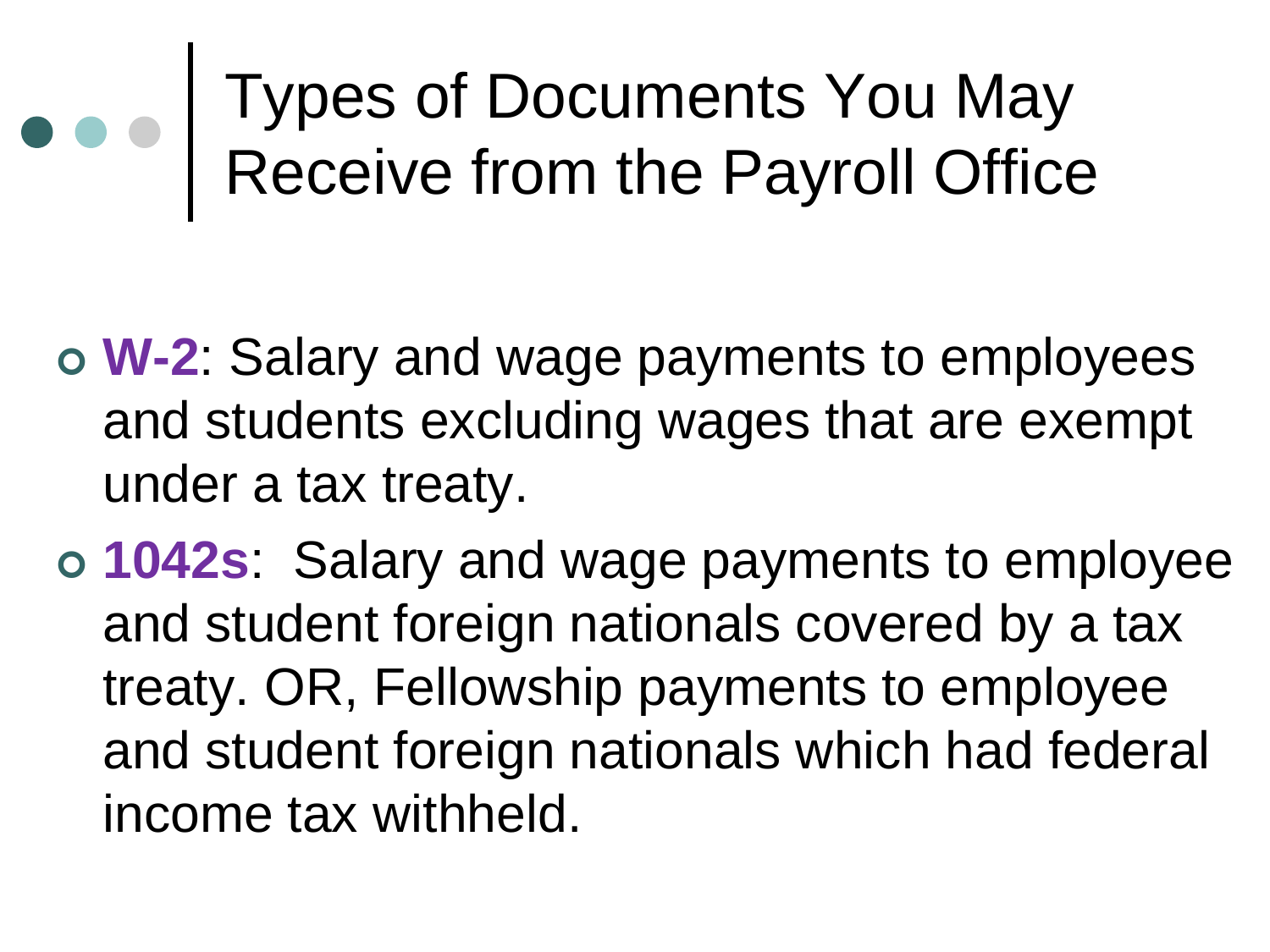#### Postdoctoral Associate (non-resident for tax purposes)

- You may be eligible for a federal and state tax exemption if your home country has a tax treaty with the U.S.
- PDAs with a tax treaty will receive tax form **1042S** from MIT, and if your payments exceed the tax treaty exemption limit, you will also receive a **W-2** for the excess amount.
- PDAs without a tax treaty will receive a **W-2** form.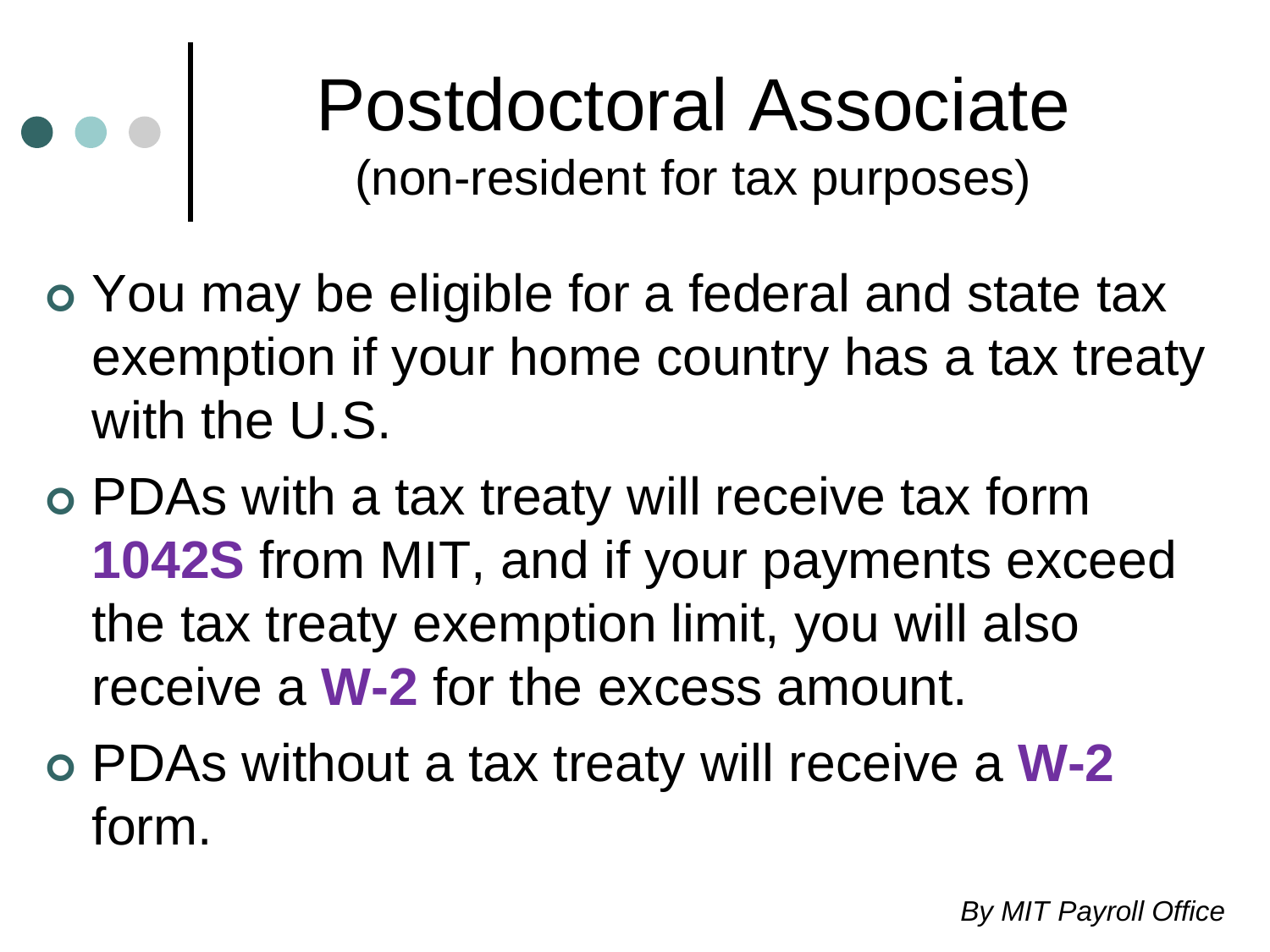#### Postdoctoral Fellows (non-resident for tax purposes)

- Federal income tax is withheld from post-doctoral fellowship stipends at a flat rate (14% for F-1 or J-1 visa)
- Foreign-source fellowships are not subject to U.S. taxes. MIT will not withhold any taxes from foreign-sourced stipends.
- Your stipend is not subject to Social Security or Medicare.
- You will receive tax form **1042S** from MIT.
- You may be eligible for a federal tax exemption if your home country has a tax treaty with the U.S.
- State tax is not withheld, and it is your responsibility to determine your state income tax liability.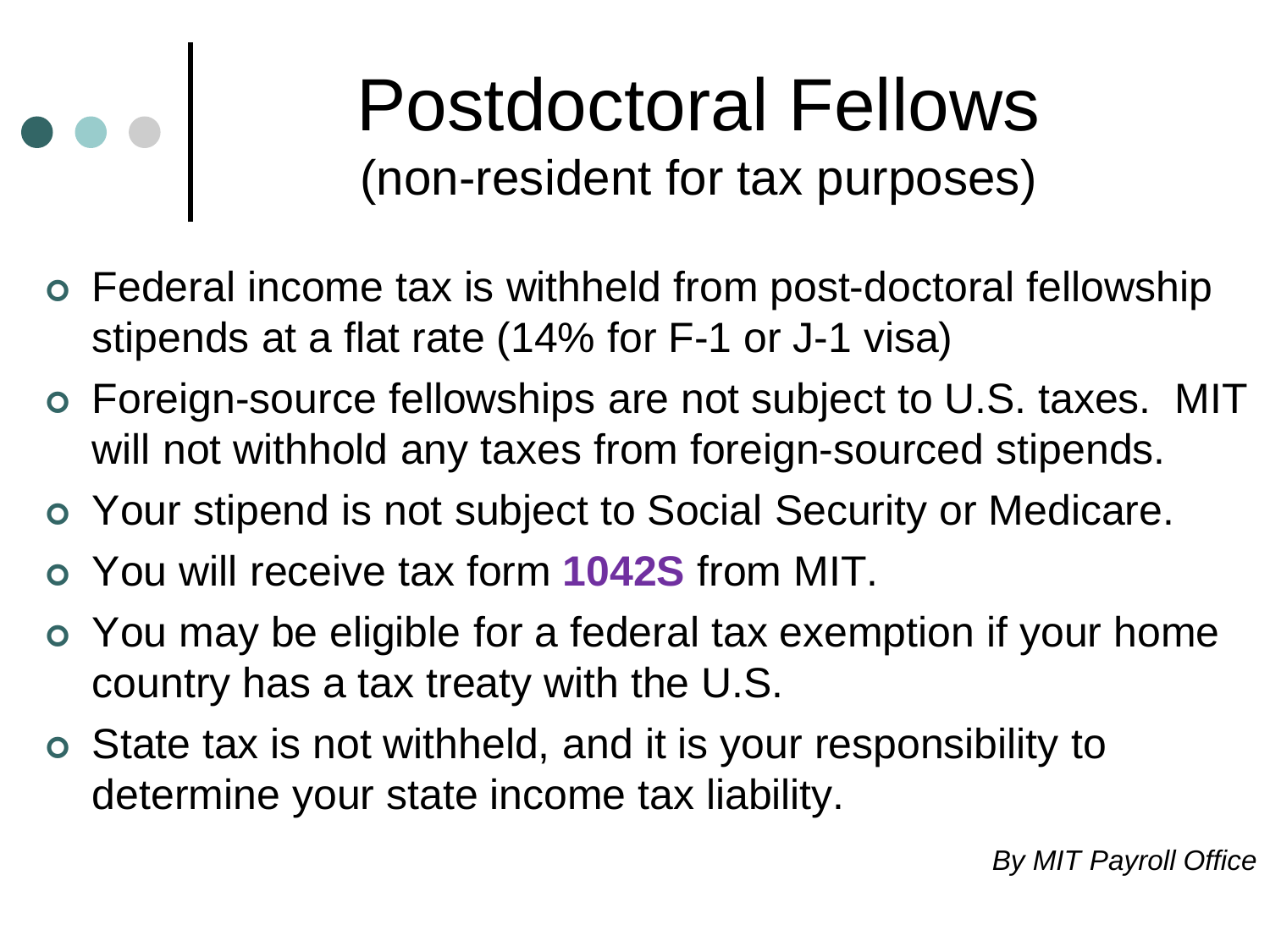### Postdoctoral Fellows

NOTE: If you become a **resident** for tax purposes, you may owe U.S. taxes on your world-wide income. You would need to report your stipend income to the IRS, as MIT does not report foreign-sourced fellowship stipend income to the IRS.

Great resources about Postdoctoral Fellows and Associates are available on the MIT **VP for Finance**  website. Please go to: <http://vpf.mit.edu/site/payroll/resources#7876>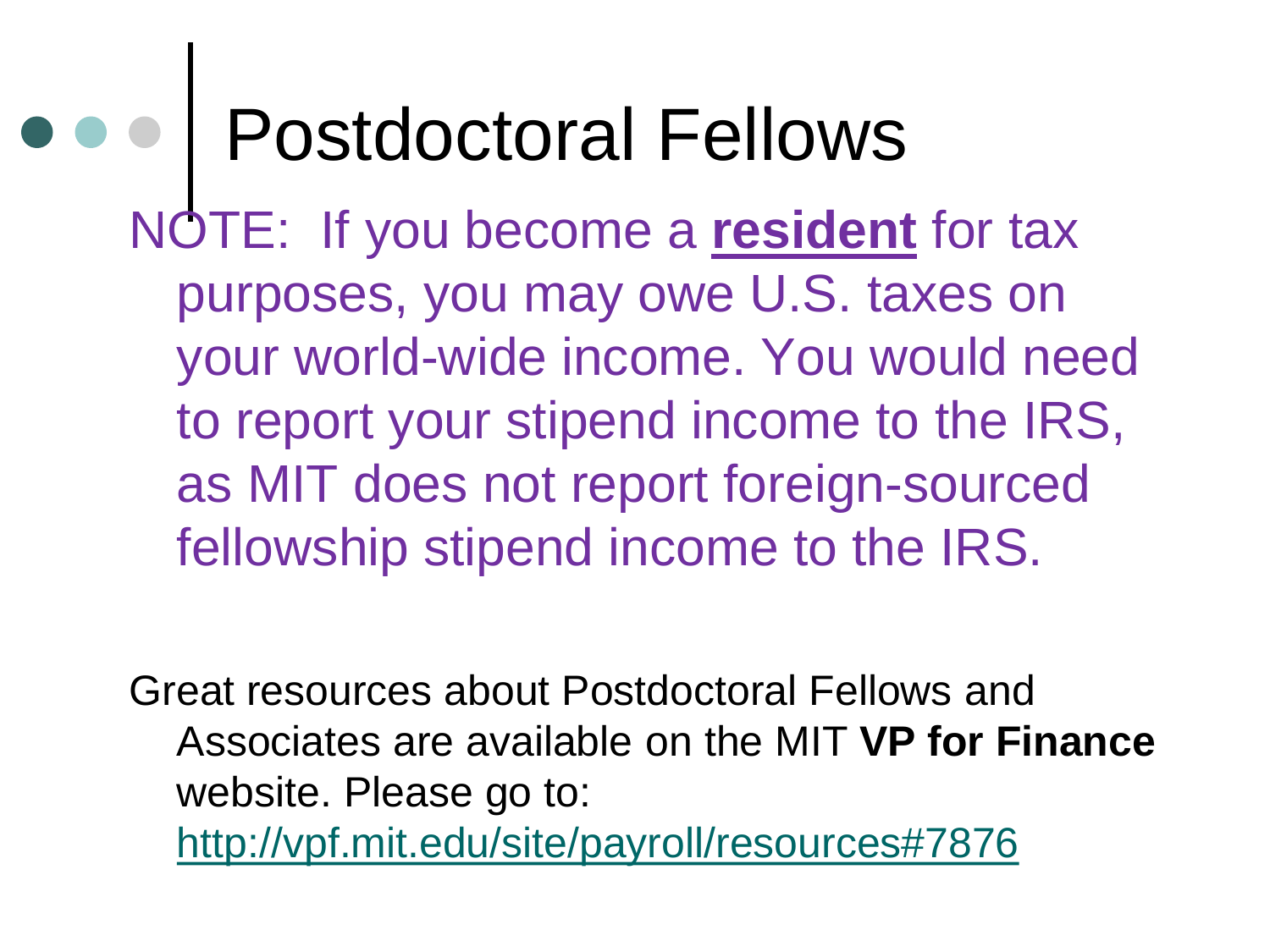#### How to Receive Form W-2 or 1042S

 Your Form W-2 can be obtained electronically. [https://atlas.mit.edu/atlas/Home.action#](https://atlas.mit.edu/atlas/Home.action)

- The Payroll Office will mail Form 1042S by the end of February.
- You must wait until you have all the necessary documents in order to file your tax return.
- For any questions, contact MIT Payroll Office [payroll@mit.edu](mailto:payroll@mit.edu)
- 617-253-4255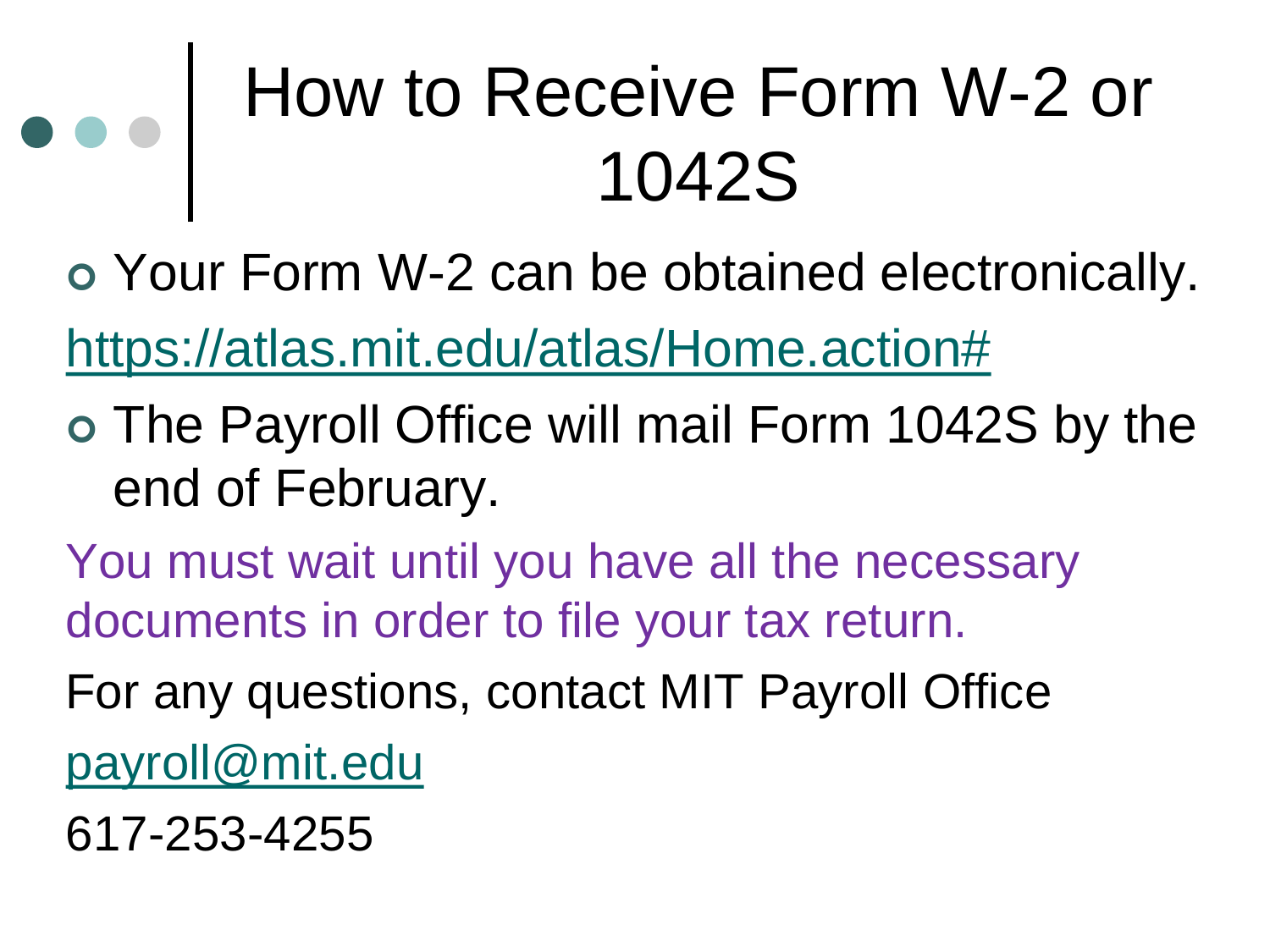# Change in Residency Status

 Make sure to notify the MIT Payroll Office of your change in residency status

(Non-resident Alien to Resident Alien).

- o Once you change to Resident Alien status, you are no longer exempt from Social Security and Medicare withholding. You must notify the Payroll Office.
- NOTE: If you do not notify the Payroll Office, they will begin withholding when they think you changed to a Resident Alien.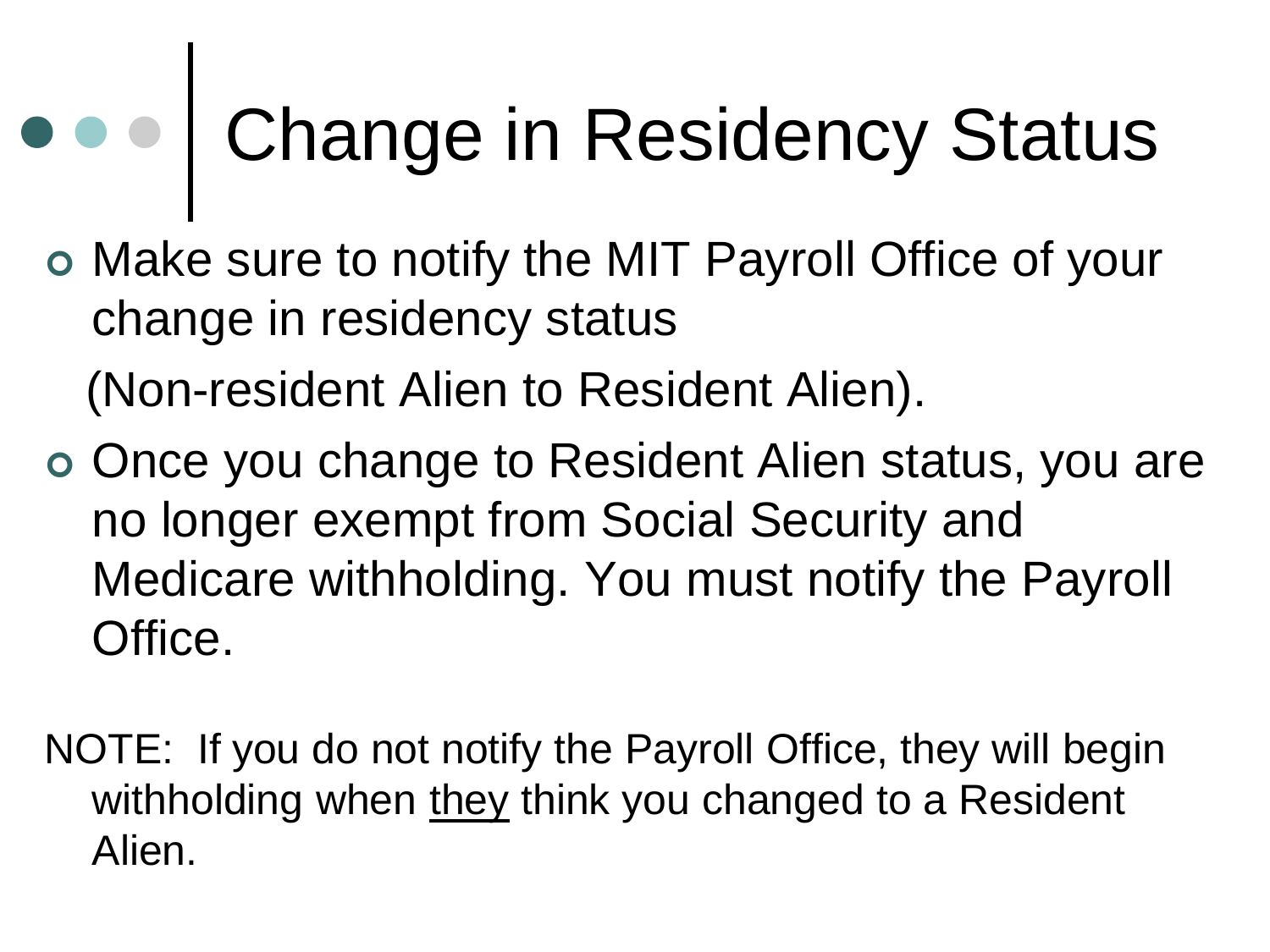#### Sample Case (F-1 to H-1B in 2013)

Akira Saito entered the U.S. on September 1, 2009 as an F-1 Student and changed status to H-1B on September 1, 2013. While in H-1B status, Akira received \$42,000/yr in wages for research in 2013. He did not receive any income as an F-1 Student. For the Federal tax return, Akira is a non-resident alien for 2013, which was his 5th calendar year as an F-1 Student. Although his days in H-1B status count, they do not equal 183 days. Akira must submit a Form 1040NR-EZ with a Form 8843.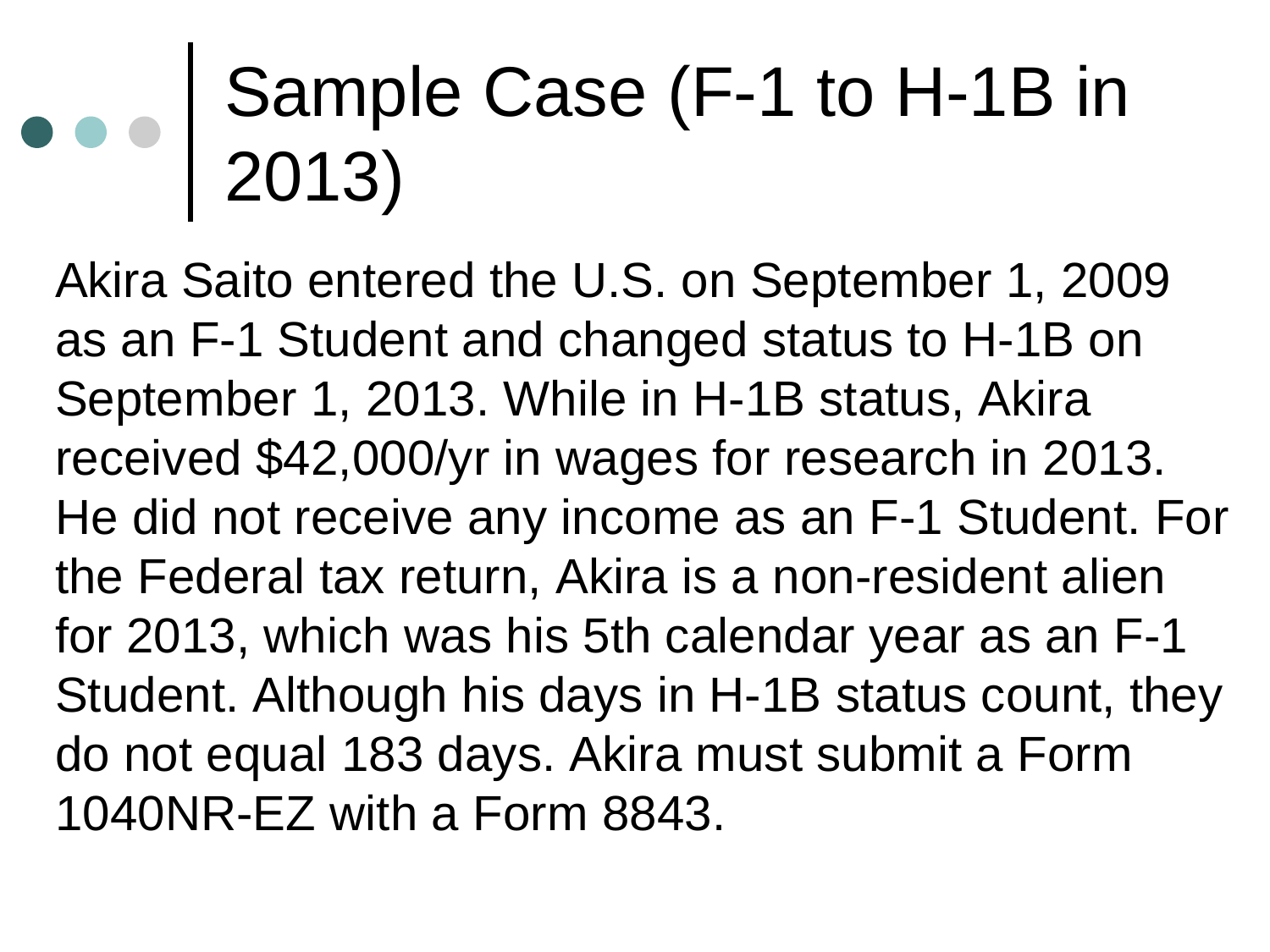## Sample Case

Robert Braun is present in the U.S. on a J-1 visa under the Professor category with his wife and 2 year-old daughter, who are in J-2 visa status. Robert is the only person in the family who received U.S.-source income during 2013. Therefore, Robert will file an income tax return (Form 1040NR/1040NR-EZ) with Form 8843 attached. His J-2 spouse will file Form 8843 and mail it in a separate envelope. His daughter must also file Form 8843 in a separate envelope, regardless of her age; a parent will sign the form on her behalf.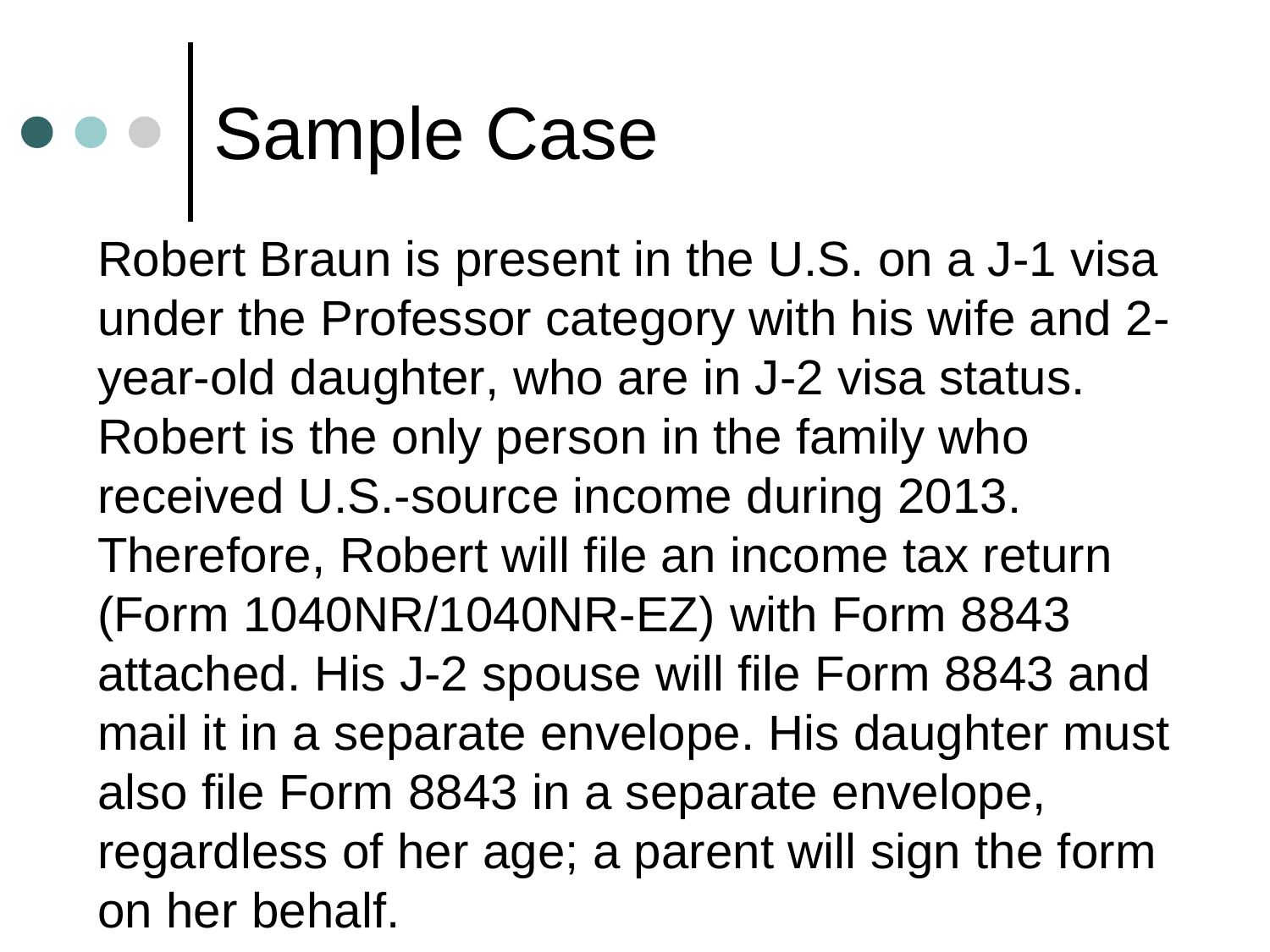# Sample Case

Young Ho Park is in the U.S. on a J-1 visa under the Research Scholar category with his wife, who is in J-2 visa status. Yong Ho received U.S.-source income during 2013, therefore, he will file an income tax return (Form 1040NR/1040NR-EZ) with Form 8843 attached. Young Ho can claim his dependent on his tax return because he is from South Korea and they lived together during the year 2013. However, the J-2 spouse does not have a SSN or ITIN number, which is required to be claimed as a dependent on Form 1040NR, so he will also submit Form W-7 to request ITIN for his J-2 spouse. All the forms should be submitted to IRS, ITIN Operation Service in one package.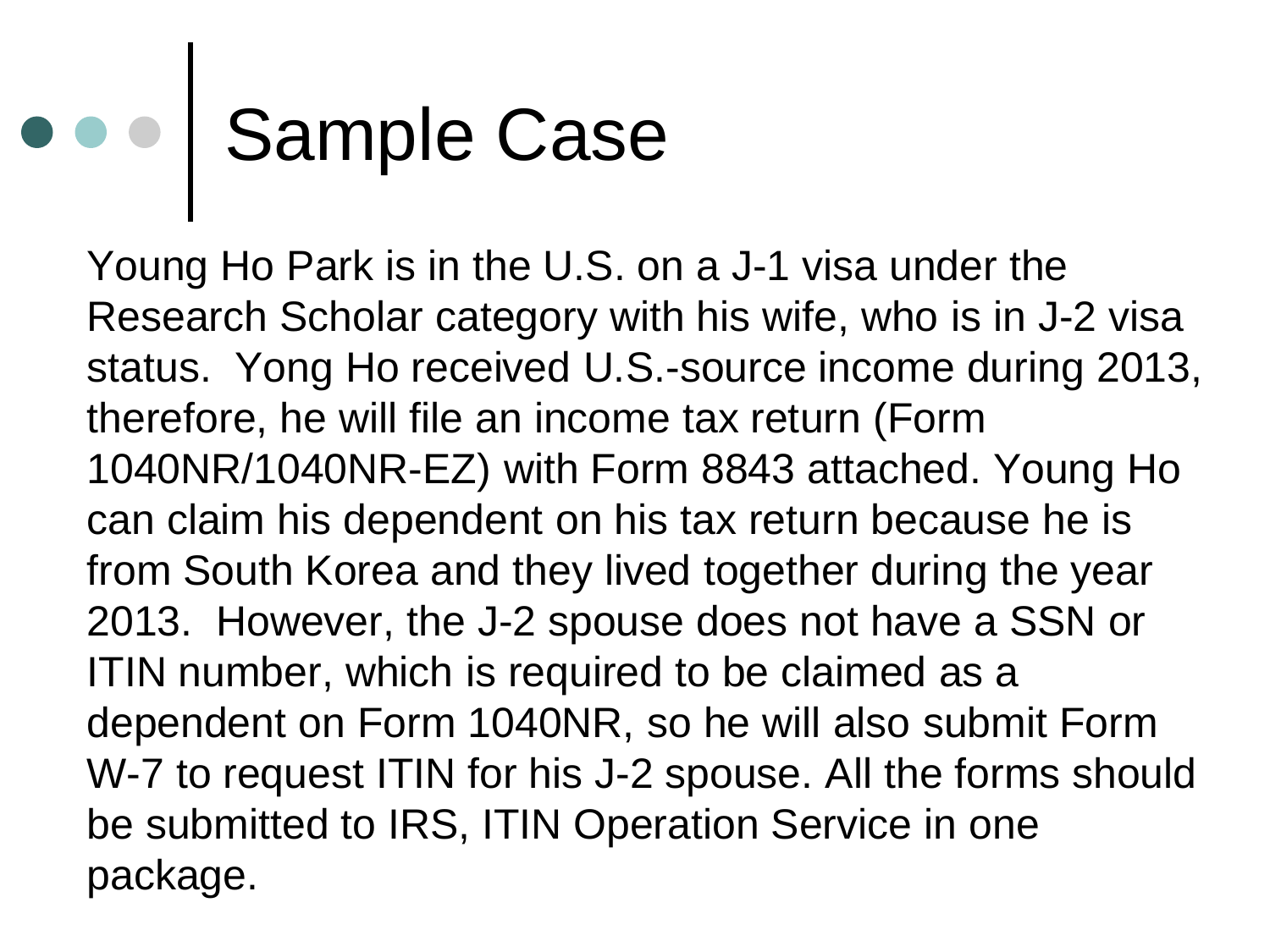### The Affordable Care Act (ACA)

- This is the national health care law that started in 2014.
- Under the new law, each individual is required to have heath insurance that has "essential coverage" to meet the individual mandate.
- J-1 Exchange Visitors in the U.S. in non-student categories (incl. Research Scholar/Professor, Shortterm Scholar) are exempt from the mandate to buy ACA qualifying coverage (or "essential coverage") for their first 2 years in the U.S. as non-resident aliens for tax purposes.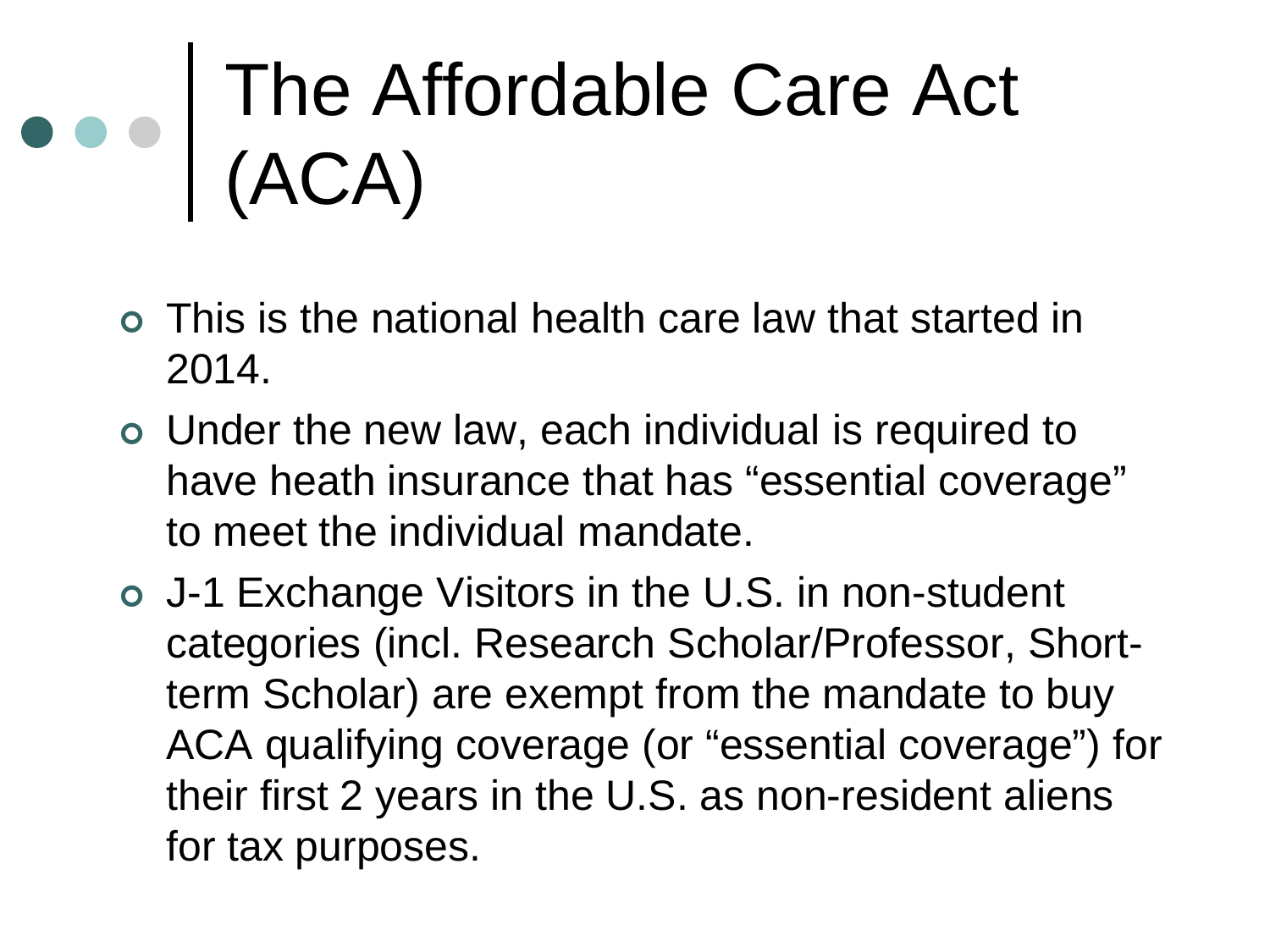# ACA continued…..

- If J-1 Exchange Visitor becomes a "resident alien" for tax purposes, he/she must be covered by the insurance that meets the "essential coverage" or else pay a penalty on his/her tax return.
- MIT Health Plans meet the ACA as well as the DOS/J-1 requirements.
- Foreign health care coverage does NOT meet the requirement of "minimum essential coverage".
- The penalty will be increased each year.
- **2014**: 1% of your yearly income or \$95 per person for the year, whichever is higher.
- **2015**: 2% of your yearly income or \$325 per person.
- **2016**: 2.6% of yearly income of \$695 per person